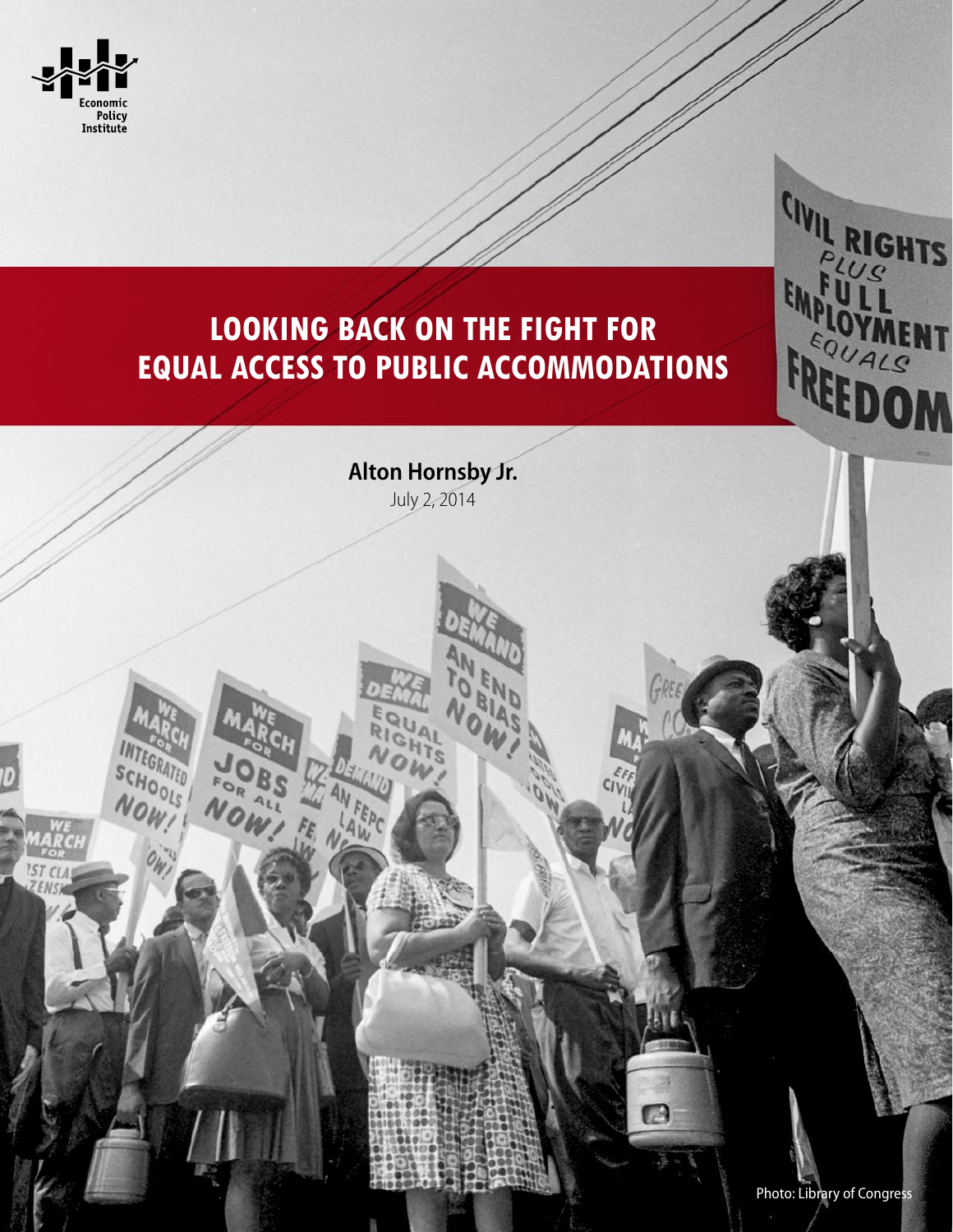### **Introduction and executive summary**

The 1963 March on Washington for Jobs and<br>Freedom was one of the most powerful, yet<br>peaceful, social demonstrations in American<br>history. Belying all initial fears of violence, rioting, or dishe 1963 March on Washington for Jobs and Freedom was one of the most powerful, yet peaceful, social demonstrations in American orderliness, the multitude of faces and voices present on that August day were unified in their demands for equal access to public accommodations, freedom from employment discrimination, voting rights, access to decent housing, adequate and integrated education, full employment, and a living wage. There's no doubt the imagery and articulation of this unity were essential to creating the political momentum that led to the passage of the Civil Rights Act of 1964. This watershed piece of civil rights legislation, signed into law by President Lyndon B. Johnson, dealt a decisive final blow to legally segregated public accommodations, in addition to prohibiting employment discrimination and creating the Equal Employment Opportunity Commission.

The Civil Rights Act of 1964 effectively met the marchers' demand for equal access to public accommodations—although it would take several years before public establishments, particularly those in the South, fully complied with the act's requirements. However, more than 50 years after the March on Washington, the hard economic goals of the march, critical to transforming the life opportunities of African Americans, have not been fully achieved. As documented in other papers in [EPI's](http://www.epi.org/unfinished-march/) [Unfinished](http://www.epi.org/unfinished-march/) March series, these include the demands for decent [housing,](http://www.epi.org/publication/unfinished-march-overview/) adequate and [integrated](http://www.epi.org/publication/unfinished-march-public-school-segregation/) education, [a](http://www.epi.org/publication/unfinished-march-jobs-fiscal-policy-shift/) federal jobs program for full [employment](http://www.epi.org/publication/unfinished-march-jobs-fiscal-policy-shift/), and a [national](http://www.epi.org/publication/work-dignity-unfinished-march-decent-minimum/) [minimum wage of over \\$13 an hour in today's dollars](http://www.epi.org/publication/work-dignity-unfinished-march-decent-minimum/).

As we continue to march toward these goals, it is instructive to recognize that the Civil Rights Act of 1964 and its guarantee of equal access to public accommodations was the culmination of a movement spanning generations and propelled by countless victories and defeats along the way.

In fact, prior to the 1960s, the fight for equal access to public accommodations had been characterized by a long history of temporary advancements precipitated by protest, followed by legal retrenchments at the hands of lawmakers and the courts. The Civil Rights Bill of 1875 guaranteed all American citizens "full and equal enjoyment of public accommodations," but was declared unconstitutional by the U.S. Supreme Court in 1883. During the 1880s and 1890s a series of local ordinances and state statutes, known as Jim Crow laws, were issued to further restrict the freedoms of blacks in the South. As the 19th century came to a close, the Supreme Court set the course of Southern race relations for the next 58 years as the 1896 ruling in Plessy v. Ferguson sanctioned the policy of "separate but equal." Notwithstanding, direct action and legal challenges persisted until the 1954 Supreme Court ruling in Brown v. Board of Education ended legal segregation of public schools, building momentum to continue the fight against the unflinching racist policies of the South.

In the decades leading up to the 1963 March on Washington, the spirit of the movement characterized by the march had been growing and taking shape in communities across the country through various local demonstrations and protests. In many instances, demonstrators targeted local businesses—either leveraging buying power through boycotts, or, in the case of sit-ins, using their physical presence to defy segregation as an acceptable business practice. While these demonstrations were predicated on the principle of nonviolence, demonstrators often faced opposition and brutality at the hands of local police as well as ordinary citizens. Ultimately however, these boycotts and sit-ins imposed a sort of economic sanction that served to gradually dismantle discriminatory policies at the local level, setting the stage for the larger national response.

This report presents a timeline of some of the most pivotal demonstrations for the right to equal access to public accommodations preceding the 1963 March on Wash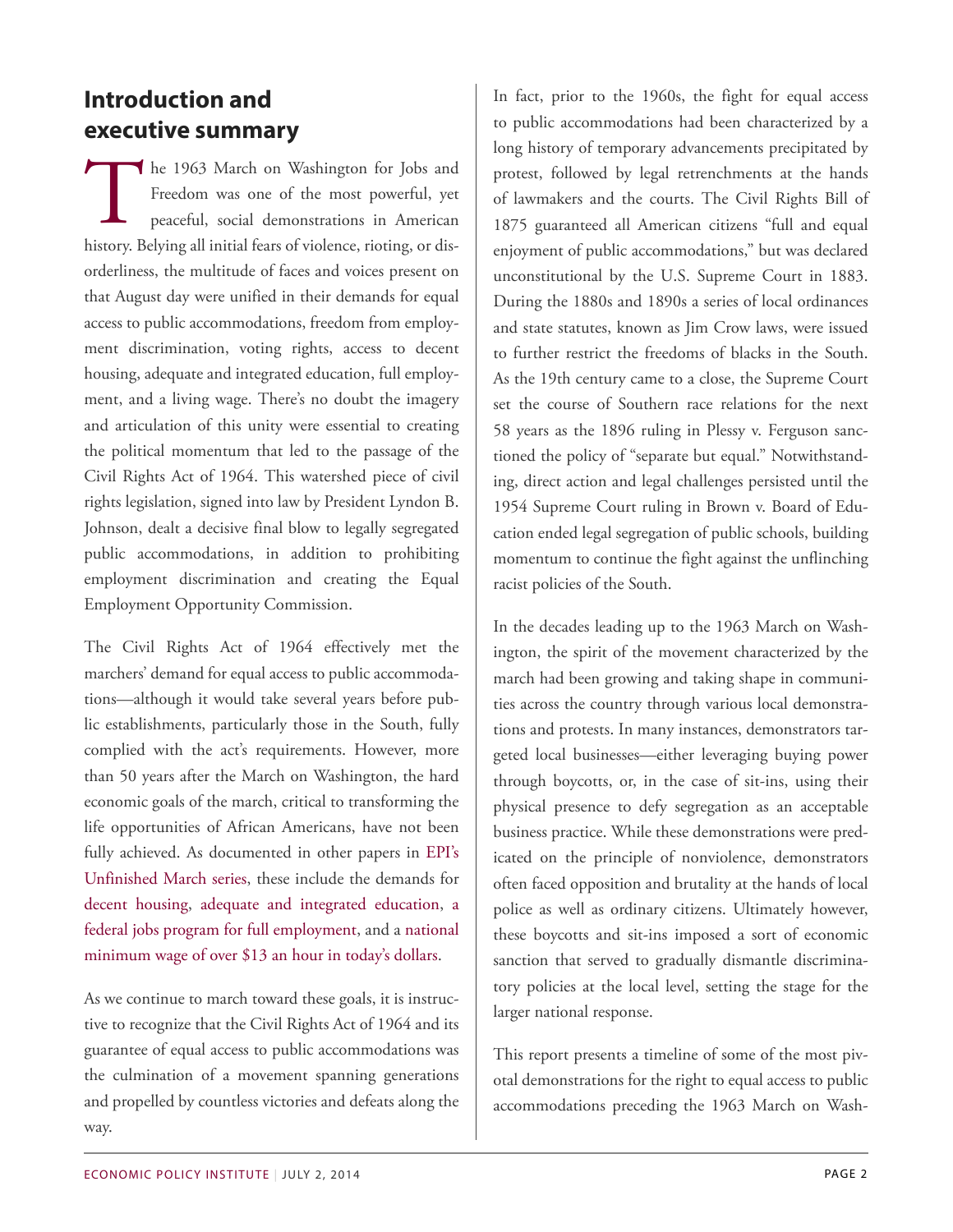ington. It begins by examining the pre-1960 history of the fight for equal access. The paper then analyzes the various demonstrations and tactics pursued throughout the South in 1960 and beyond, with an emphasis on the sit-in movement and economic boycotts. Next, the paper examines a crucial facet of this fight: the transportation boycotts that began in the late 1940s and continued through the 1960s. The paper concludes by briefly analyzing the confluence of events that culminated in the passage of the Civil Rights Act of 1964, which served to open public accommodations and transportation to all races everywhere in the country. The paper finds:

- In 1960, the impulses released by the Brown v. Board of Education decision ending legal segregation in public schools, the bus boycotts in Montgomery, Alabama, and other antidiscrimination demonstrations took a new turn, as African American direct action against segregationist Jim Crow laws was seized by a new generation.
	- This is evidenced by the "sit-in movement" that began in Greensboro, North Carolina, in 1961, when four college students sat down at an all-white lunch counter and requested service. The movement soon spread throughout the South.
- **While African American civil rights demonstrators** were generally nonviolent, they often attracted a violent backlash from police officials as well as ordinary persons.
- The movement was marked by an extraordinary degree of unity among both genders and all classes, but it rarely had women in leadership roles. There were also differences in philosophies and tac-

tics—sometimes separating young from old, advocates of violence from those espousing nonviolence, and integrationists from separatists.

- One of the more significant results of the struggle to gain equal access to public accommodations was the founding of two new civil rights organizations, the Southern Christian Leadership Conference (SCLC) and the Student Non-Violent Coordinating Committee (SNCC). These direct-action groups differed in philosophy and tactics from the National Association for the Advancement of Colored People (NAACP), which generally eschewed direct action in favor of legal challenges to segregation and discrimination.
- The fight for equal access to public accommodations shows that the foundation for large paradigm-shifting national movements is often built upon smaller community and grassroots demonstrations.
- More than 50 years after the March on Washington, the hard economic goals of the march, critical to transforming the life opportunities of African Americans, have not been fully achieved. These include the demands for decent housing, adequate and integrated education, a federal jobs program for full employment, and a national minimum wage of over \$13 an hour in today's dollars.
- As we continue to press for achievement of these goals as well, there are important lessons to be learned from places such as Greensboro, North Carolina, and Birmingham, Alabama, about how individuals and communities can leverage their collective power to set new standards and effect change.

This is part of a series of reports from the Economic Policy Institute outlining the steps we need to take as a nation to fully achieve each of the goals of the 1963 March on Washington for Jobs and Freedom. Visit [www.unfinishedmarch.com](http://www.unfinishedmarch.com) for more research on this topic.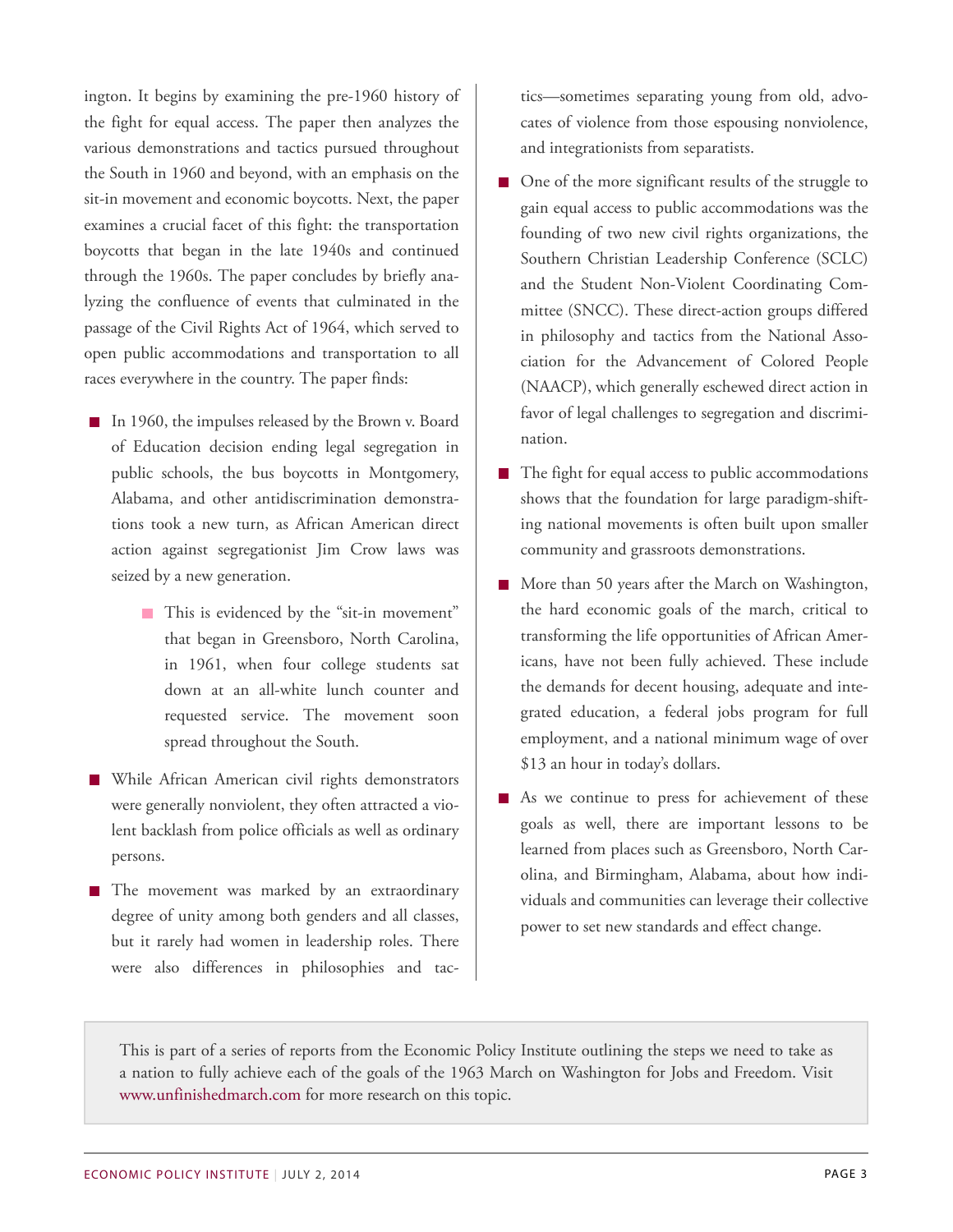# **Pre-1960 history of the fight for equal access**

As early as the colonial period, African Americans who were not enslaved faced restrictions on their freedom. Although not legally slaves, the restrictions and prohibitions they endured have led scholars to refer to them as quasi-free blacks (Litwack 1961; Hornsby and Salvatore 2004).

The legal and extralegal restraints on black freedom were similar in both North and South. In the area of public accommodations, most colonies excluded blacks. The practice of reserving these facilities or places for whites continued into the birth of the republic and beyond. But by the mid-1800s, public opinion and African American protest led to loosening of some of these restrictions in the North (Litwack 1961; Hornsby and Salvatore 2004).

Up to the Civil War, the situation in the South ranged from limited desegregation to separation to exclusion; most free blacks there were restricted to their own restaurants, hotels, theaters, and other public accommodations.

With Reconstruction after the war came the first national legislative action to provide equal access to public accommodations for all Americans, the Civil Rights Act of 1866. This act, which promoted African American citizenship and foreshadowed the 14th Amendment to the U.S. Constitution, faced considerable opposition in various parts of the country, but particularly in the former Confederate states. The act was, in many places, poorly enforced or ignored. Then, once the Southern legislatures were restored to white Democratic control, public accommodations were segregated or forbidden to blacks by statutes (Hornsby and Salvatore 2004).

Blacks in much of the South witnessed streetcar boycotts; between 1900 and 1906, for example, boycotts occurred in 25 Southern cities. These boycotts sometimes led to limited or brief desegregation of the streetcars, but backlash in the form of white boycotts and violence was com-

mon. And in many instances, African Americans ignored the boycotts or failed to take advantage of opportunities for desegregated transportation.

Cognizant of the discrimination still confronting African Americans in both the North and South, the Radical Republicans in Congress pushed through a new law, the Civil Rights Act of 1875. While the act specifically guaranteed all American citizens "full and equal enjoyment of public accommodations," white America remained largely opposed to open access to public accommodations. In 1883, the U.S. Supreme Court responded to some of the legal challenges and declared the Civil Rights Act of 1875 unconstitutional (Miller 1966; Hornsby and Salvatore 2004).

In response to the Supreme Court's ruling, several Northern states passed their own statutes forbidding discrimination in public accommodations. Concurrently, in the South laws were strengthened or new ones were enacted to maintain or require segregation and discrimination. This spate of local ordinances and state statutes, mostly passed in the 1880s and early 1890s, became known as Jim Crow laws (Miller 1966; Hornsby and Salvatore 2004).

Black protest, however, was not stifled. Direct action and legal challenges were most prominent with respect to seating in railroad cars. Unfortunately, these legal challenges were rebuffed by the U.S. Supreme Court in 1896. In Plessy v. Ferguson, a case involving railway car seating, the court set the pattern for Southern race relations for more than half a century (Woodward 1981; Hornsby and Salvatore 2004).

By sanctioning "separate but equal" facilities, places, and institutions for blacks, the court left open only direct protests for blacks and the possibility of success with future legal challenges. Fifty-eight years after Plessy v. Ferguson, the great black victory over Jim Crow came in 1954, when the U.S. Supreme Court in Brown v. Board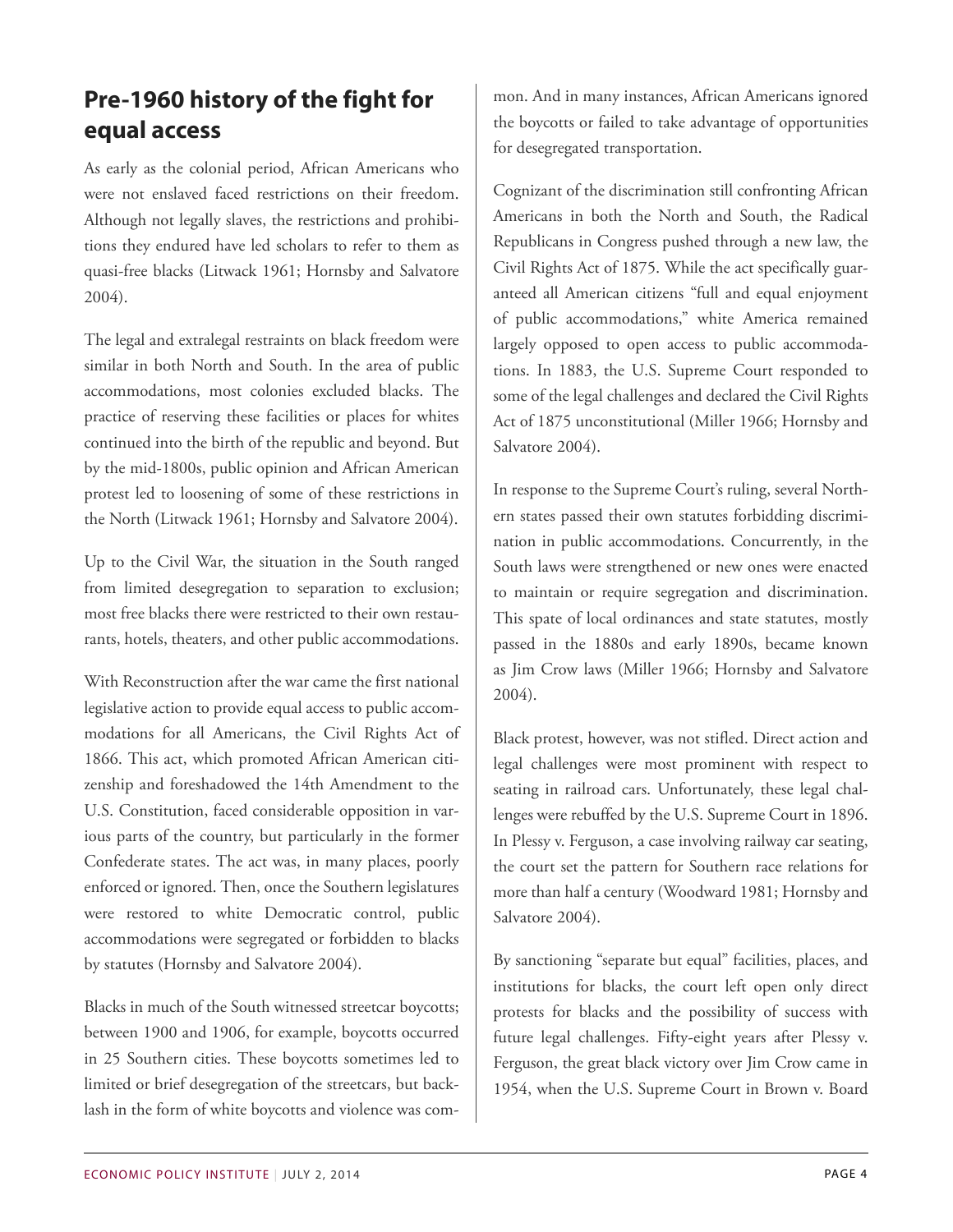of Education declared public school segregation unconstitutional (Kluger 2004; Woodward 1981).

The decision in the Brown case reinvigorated a growing civil rights consciousness among African Americans that had been gaining strength at least since World War II. A major breakthrough in the area of transportation occurred with the Montgomery, Alabama, bus boycott of 1955 and the Supreme Court's ruling the next year declaring bus segregation unconstitutional. Over the next several years, as a result of black boycotts or legal challenges, bus segregation fell in several Southern cities, including Baton Rouge and Tallahassee (King 1958; Morris 1984). The final section of the paper will examine in greater detail the effects of transportation boycotts in the pre- and post-1960 periods.

# **The fight for equal access: 1960 and beyond**

In 1960, the impulses released by the Brown decision, the Montgomery protests, and other antidiscrimination demonstrations took a new turn; African American direct action against Jim Crow was seized by a new generation. This is evidenced by the "sit-in movement" that began at Greensboro, North Carolina, in 1961 when four college students sat down at an all-white lunch counter and requested service. The movement soon spread throughout the South. While the participants were mostly black college students, they were often joined by white collegians, black high school students, and adults of both races.

The pattern that was established involved an initial sitin at a lunch counter, restaurant, theater, or other place of public accommodation. Often additional sit-ins followed until the participants were arrested or the facilities were closed. Simultaneously, boycotts were called against local white merchants in the area. Sometimes, particularly after mass jailings or appalling acts of white violence, large numbers of African Americans (and occasionally their white allies) would march to the city center,

to the jail, or to a government building. In all of the demonstrations the participants included a cross section of the African American community—ministers, church members, and the nonreligious; professionals, domestics, and laborers; men, women, and children. But there were also divisions. Although women were a large part of the movement, they were rarely afforded any of the top leadership roles. And there were differences in philosophies and tactics. Eventually younger, more militant protestors, many of them associated with SNCC, broke with the nonviolent creed and tactics of Martin Luther King Jr. and the SCLC and embraced "Black Power."

To be sure, sit-ins were not new. For example, the Congress of Racial Equality, or CORE (a biracial group founded by 100 men and women in 1942), launched sit-ins at two Chicago restaurants in 1942. Although Illinois laws prohibited discrimination, the two targeted restaurants, Jack Spratt Coffee House and Stoner's restaurant, continued to exclude blacks. The two restaurants grudgingly agreed to serve all customers after local police refused to arrest the demonstrators. In that same year, three students from Howard University began protests at Washington, D.C., restaurants. The protests continued into the next year. The John R. Thompson Restaurant in downtown Washington was targeted. The restaurant's owners at first seemed to relent, but the offer to serve blacks lasted only a few days. Their hardened attitude was partially aided by Howard University president Mordecai Wyatt Johnson who, fearing that a Southerndominated Congress might cut off funds to Howard, ordered protesting students to desist. But using a longoverlooked Reconstruction-era civil rights law, African Americans, led by one of the original sit-inners, Pauli Murray, successfully petitioned the Supreme Court, which barred discrimination at John R. Thompson in 1953 (District of Columbia v. John R. Thompson Co.). In 1958 Clara Luper, a white leader in the local NAACP, led a sit-in at the Katz Drugstore in Oklahoma City. Eventually other department store lunch counters were also visited by sit-inners. Results were mixed, but within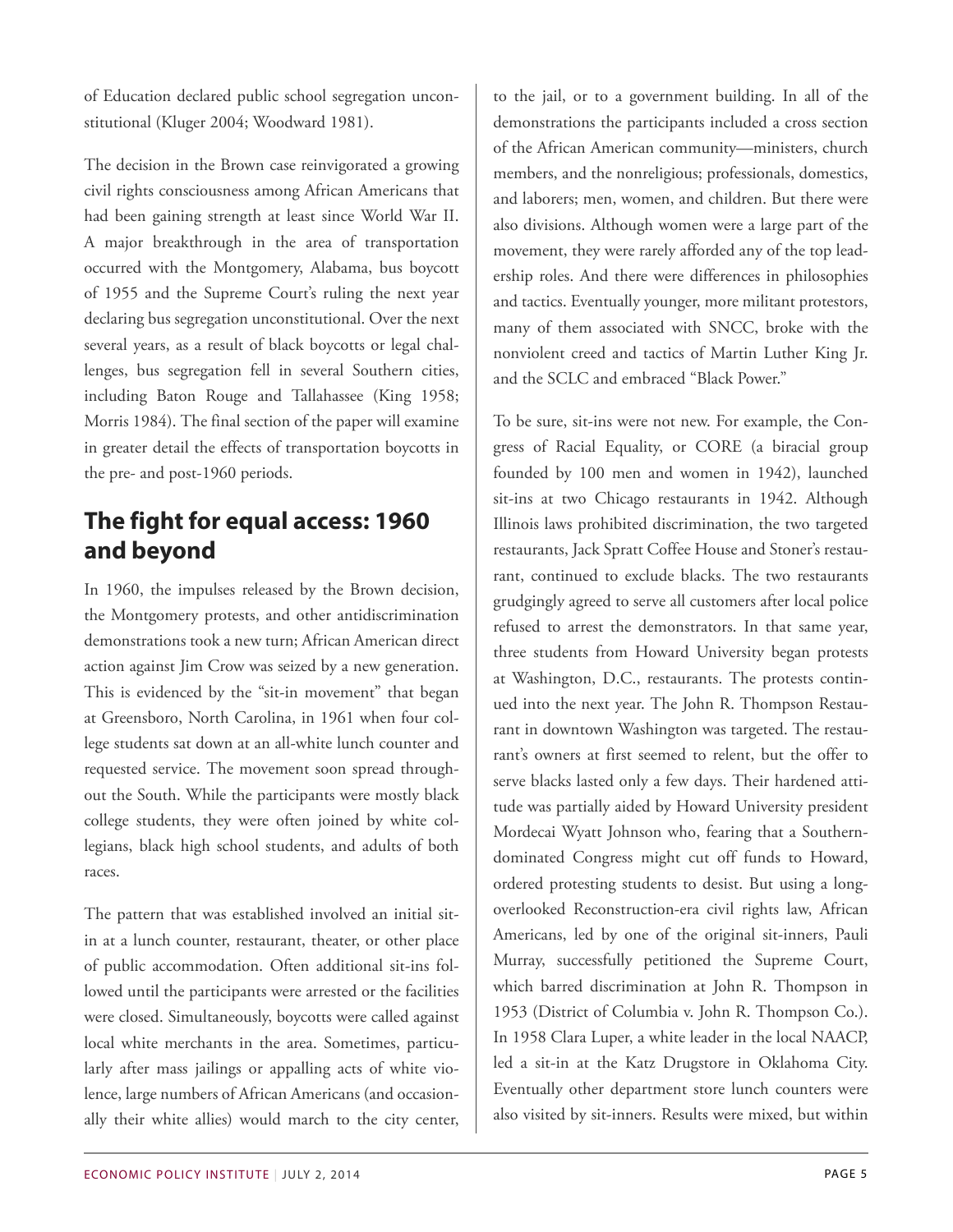a few years after the initial protests, more than 100 restaurants and lunch counters began serving African Americans. Pre-1960 protests were also held in Wichita, Kansas, in 1958 and in Tampa, Florida, and Louisville, Kentucky, in 1959 (Graves 1989; Raines 1977; Lawson 2004).

While many Southern cities, large and small, as well as a few rural Southern areas experienced direct action protests, several sites stand out for their overall significance in the civil rights movement. These include Greensboro, North Carolina; Nashville, Tennessee; St. Augustine, Florida; Louisville, Kentucky; Atlanta; Albany, Georgia; Baltimore; Danville, Virginia; Orangeburg, South Carolina; Cambridge, Maryland; Birmingham, Alabama; and Jackson, Mississippi (Zinn 1965; Oppenheimer 1989).

#### *Greensboro, North Carolina*

Following the initial sit-ins and limited desegregation of lunch counters and restaurants in Greensboro, North Carolina, in 1960, demonstrations continued over the next several years, aimed at desegregating remaining eating establishments, theaters, and other public accommodations. As of May 1963, Greensboro prisons were overcrowded with more than 700 protestors, mainly students. Then on May 22, 1963, 2,000 demonstrators, youth as well as adult, staged a silent march into downtown Greensboro. At this time the city's mayor, David Schenck, appointed a negotiating committee to seek solutions to the city's problems. African American negotiators demanded full desegregation of public accommodations as well as school desegregation and an end to employment discrimination. In return they would end the marches. Once negotiations proceeded apace, the marches were indeed temporarily suspended. But when it became clear that the negotiations were not producing the desired results, demonstrations resumed. Among the leaders of the new marches was Jesse Jackson, then a student at North Carolina A&T University. When Jackson and his fellow protestors were arrested and charged

with "inciting a riot," other demonstrators blocked major streets in the downtown area. Mayor Schenck then called for full desegregation of public accommodations and a halt to the marches. By the fall of 1963 desegregation of Greensboro eating establishments had gone from less than a dozen to more than 25 percent (Chafe 1980; Wolff 1970).

#### *Nashville, Tennessee*

African American students in Nashville, Tennessee, began preparing for nonviolent protests as early as 1959, and starting on February 13, 1960, students from Fisk University, Baptist Theological Seminary, and Tennessee State University—mainly led by James Lawson, Diane Nash, and John Lewis—began sit-ins in various stores with the goal of desegregation at lunch counters. After about two weeks, the owners closed the counters without serving any of the students. During the next three months the sit-ins continued, not only at the stores but also at the Greyhound and Trailways bus terminals (Williams 1987; Lawson 2004; Hornsby 2011).

The first violent responses from the opposition occurred on February 27, "Big Saturday," as James Lawson dubbed it. A group of whites attacked the sit-in, resulting in the arrest of 81 protesters, but none of the whites. The demonstrators were found guilty of disorderly conduct. They chose jail rather than paying the fines levied against them.

In an attempt to resolve the conflict between the storeowners and the protesters, Mayor Ben West appointed a biracial committee to investigate segregation in the city. However, despite numerous attempts at a compromise, the students declared that they would accept nothing less than the desegregation of public accommodations. The negotiating committee recommended that the lunch counters be divided into black and white sections, but the protestors rejected the proposal (Williams 1987).

On April 19, 1960, the home of one of the adult leaders of the movement, attorney Z. Alexander Looby, was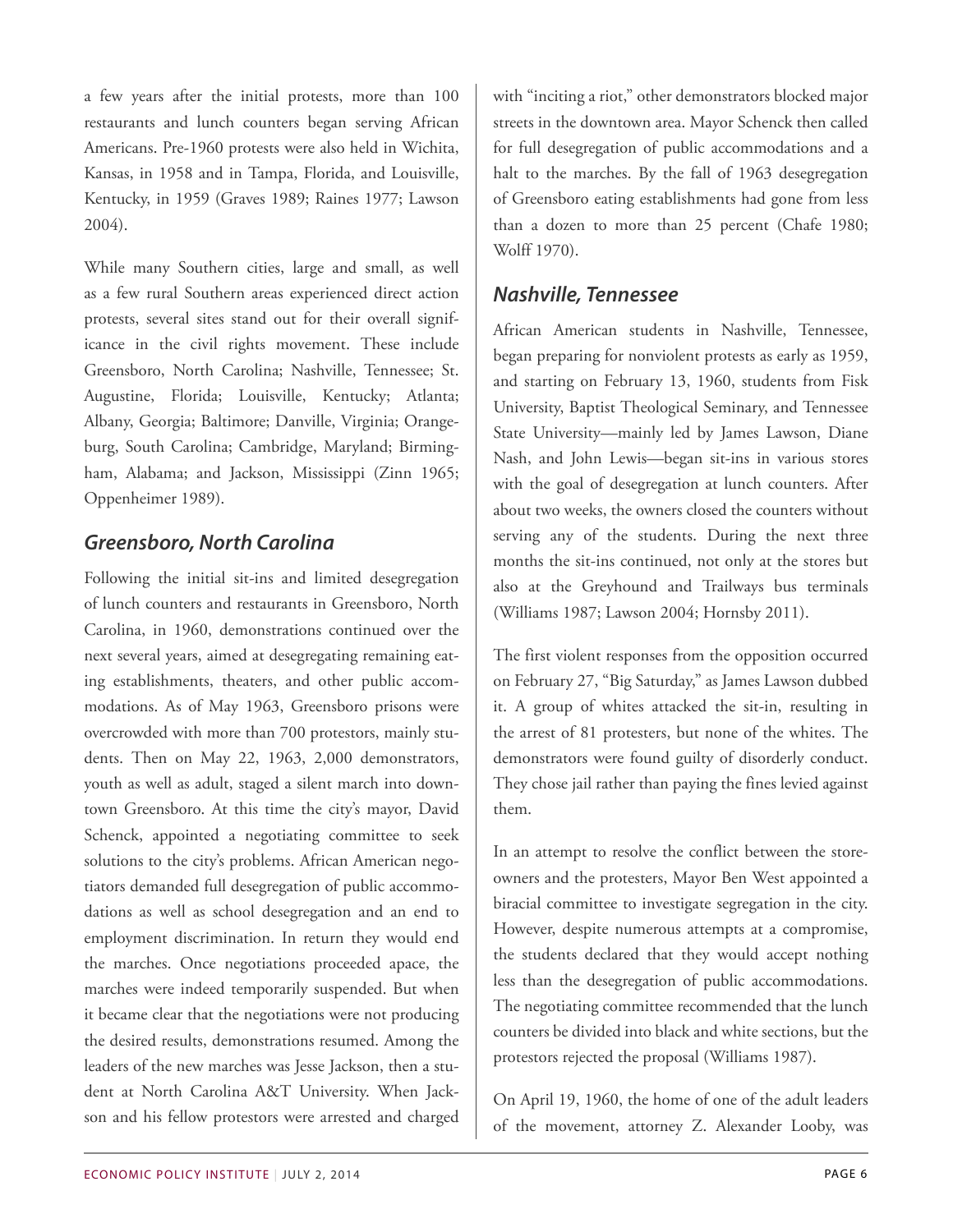bombed. Later that day thousands of black and white protestors marched silently to the courthouse, where they confronted city officials. They prayed and demanded responses from Mayor West. The mayor, who had previously opposed the student leaders because of the economic losses suffered by business owners in Nashville, did on this occasion listen to such leaders as C.T. Vivian and Diane Nash. He was especially moved by Nash's eloquent oration on the immorality of blacks buying in one part of a store, but not being able to eat in another. He was also very concerned about the intensification of white violence. Thus at the end of the meeting, he declared that the lunch counters should be desegregated. On May 10, 1960, three months after the first sitins, "Nashville became the first major city in the Deep South to begin desegregating" its public accommodations (Hornsby 2011; Lovett 2005; Williams 1987; Wynne 2011).

#### *St. Augustine, Florida*

The NAACP chapter in St. Augustine, Florida, began demonstrations in 1963 that resulted in the desegregation of several lunch counters. But much segregation and discrimination remained; demonstrations thus continued, and white racist attitudes remained virulent. In 1964, when Martin Luther King Jr. and other members of the SCLC led marches in the city, they were accompanied by Northern college students and adults, including Mrs. Mary Parkman Peabody, the 72-year-old mother of the governor of Massachusetts. They were assaulted by angry whites. On June 11, 1964, Martin Luther King Jr. was arrested at the Monson Hotel. While incarcerated he wrote a letter to Rabbi Israel Desner of New Jersey asking him to recruit other clergy to participate in the movement. A week later several Jewish rabbi were arrested during a "pray in" at the Monson Hotel. During this time St. Augustine was also the scene of the first major "wade-in" of the civil rights movement. The wade-ins occurred at the St. Augustine beach between June 18 and July 1, 1964. On June 19 the wade-inners were viciously attacked by a white mob, and some were nearly drowned.

Whites continued to verbally and physically oppose the demonstrators until the protests ended on July 1, 1964 (Garrow 1989; Colburn 1985; Warren 2008).

### *Louisville, Kentucky*

Starting in the mid-1950s members of the NAACP, CORE, and others conducted sporadic demonstrations aimed at desegregating public accommodations in Louisville, Kentucky. At the same time they petitioned the mayor and city council to adopt legislation requiring desegregation. The city refused. Thus on February 9, 1961, the activists launched a full-scale campaign, including sit-ins and stand-ins at downtown lunch counters and restaurants. Arrests, which eventually totaled 700, followed. At the same time the protest leaders called for a boycott of downtown department and variety stores. The boycott was particularly effective during the Easter season of 1961. When early negotiations to achieve desegregation and end the boycott failed, the demonstrations were intensified. In April 1961 the mayor announced a plan to desegregate all eating places by May 1. However, the city council declined to pass the proposed ordinance. Large protests resumed. This time, however, there was violence perpetrated by whites. Twenty-nine persons, including seven whites, were arrested during the melee. The protests continued for the next two years. On May 14, 1963, the Louisville Board of Aldermen passed an ordinance granting equal access to public accommodations for all of its citizens (Ford and Morgan 2009).

#### *Atlanta*

One of the longest, most dramatic, and nationally influential sit-in movements occurred in Atlanta. Atlanta had long achieved a reputation of handling racial disputes peacefully through negotiated settlements among white and black leaders. Hence, as the sit-in movement erupted in early 1960 and black college students prepared for protest, adult black leaders, including college administrators, counseled caution. Hoping to achieve restraint and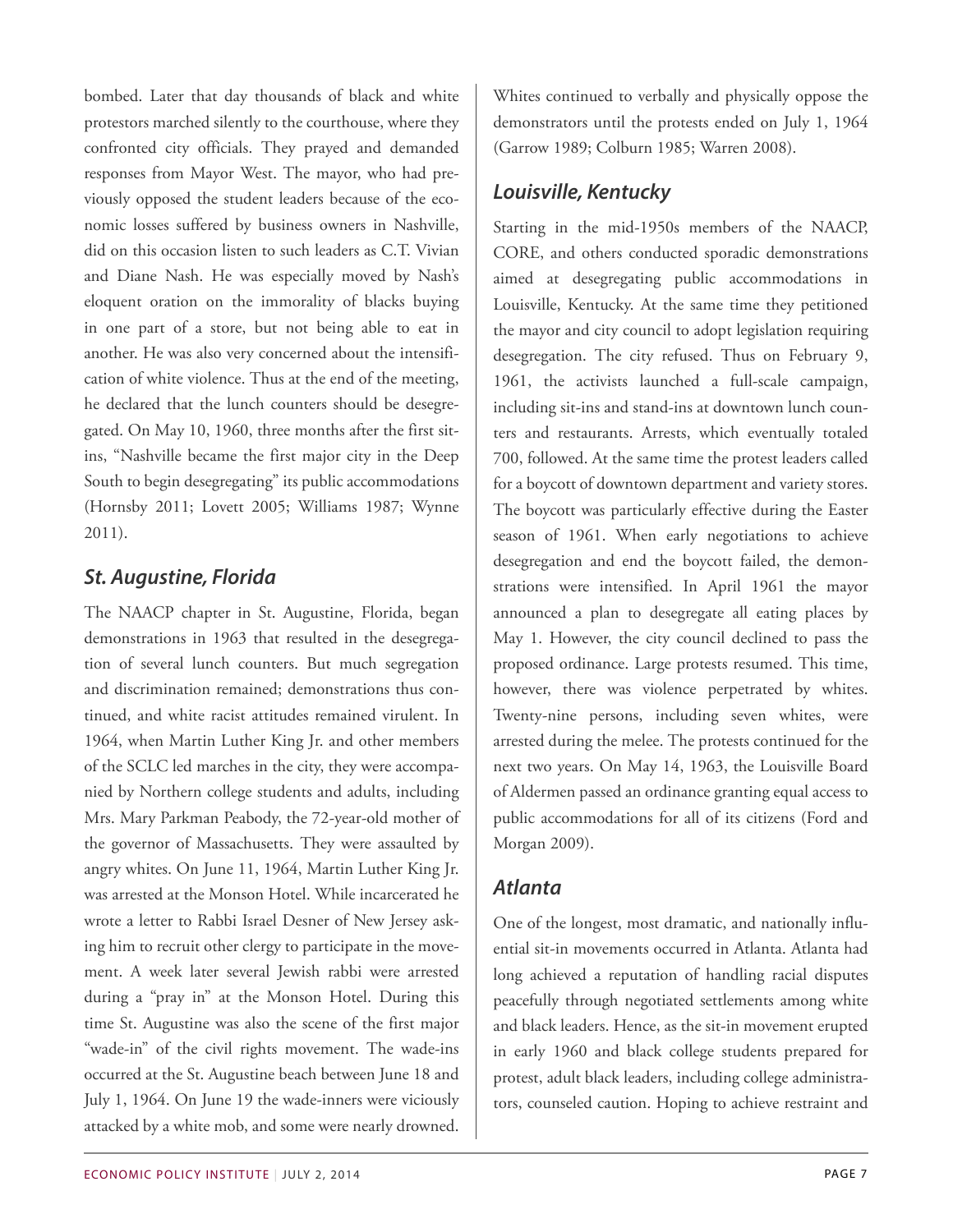delay, they supported full-page ads in Atlanta newspapers documenting the pervasiveness of segregation and discrimination in Atlanta and calling for a redress of the grievances. The manifesto was called "An Appeal for Human Rights." While state segregationist leaders denounced the appeal—with some calling it communistinspired—others, such as Atlanta's moderate mayor, William B. Hartsfield, called it reasonable and worthy of a response. The appeal even caught the eye of national political leaders and journalists who saw it as a possible alternative to disruptive sit-ins. However, their hopes and those of local leaders were dashed when on March 15, black college students from the six schools comprising the Atlanta University Center conducted a sit-in blitz in downtown Atlanta. Reflecting the moderation of civil rights activities in Atlanta, they initially targeted only lunch counters and restaurants in government buildings and in train stations. Soon, however, the sit-ins spread to downtown department and variety stores and were accompanied by massive arrests and some violence (Hornsby 2009; Lefever 2005).

Because many of Atlanta's top leaders, black and white, were either opposed to or skeptical of direct-action protests, a negotiated settlement seemed elusive. In this stalemate, the sit-in leaders turned to a reluctant Martin Luther King Jr., an Atlanta native, for help. King joined a demonstration on October 19 at Rich's department store, the largest in the South. His arrest brought national and international attention to the Atlanta sit-in movement. But more importantly, it may have determined the outcome of the 1960 presidential election (Lawson 2004; Hornsby 2009; Grady-Willis 2006).

Immediately after the arrest, King was placed with the other black demonstrators arrested with him in the Fulton County jail in Atlanta. But soon local and state segregationists saw an opportunity to further prosecute and persecute the national civil rights leader. Discovering that he was on probation for a minor traffic offense in neighboring DeKalb County, a local judge there revoked his

probation and ordered him sent immediately to the notorious state prison in Reidsville, Georgia. These developments sent shockwaves across black America, as well as much of white America and the world. The two leading presidential candidates, Republican Richard M. Nixon and Democrat John F. Kennedy, were engaged in a very close race for the White House. Both candidates acknowledged the concern that many Americans, especially King's family and friends, had for King's safety at Reidsville. However, candidate Kennedy went further than Nixon when he personally expressed his sympathy in a telephone call to Mrs. King. The candidate's brother, Robert M. Kennedy, used his influence with Georgia state Democratic leaders to win King's release on bail. These actions caused jubilation in much of black America and persuaded enough additional black voters, especially in the North, to give their votes to Kennedy and to give him the election—albeit by a narrow margin of over 2 percent.

Interestingly and ironically, all of this did not persuade Atlanta's leaders to begin desegregating lunch counters and restaurants. Instead, after reluctant and painstaking negotiations, they only agreed, in early 1961, to begin limited desegregation after Atlanta's public schools were desegregated in the fall. The black leaders, old and young, were roundly scolded for assenting to this agreement. Were it not for the calming influence of Martin Luther King Jr., the agreement might have been broken and the leadership thoroughly discredited. The first desegregation came to Atlanta's restaurants and lunch counters in late September 1961—one-and-a-half years after the sit-in movement began (Lawson 2004; Hornsby 2009).

The Atlanta sit-in movement was remarkable in three other aspects. First, it used modern technology, including two-way radios, to assign and move demonstrators. Second, the masses of black Atlantans broke with their more timid older leaders and supported the students in a very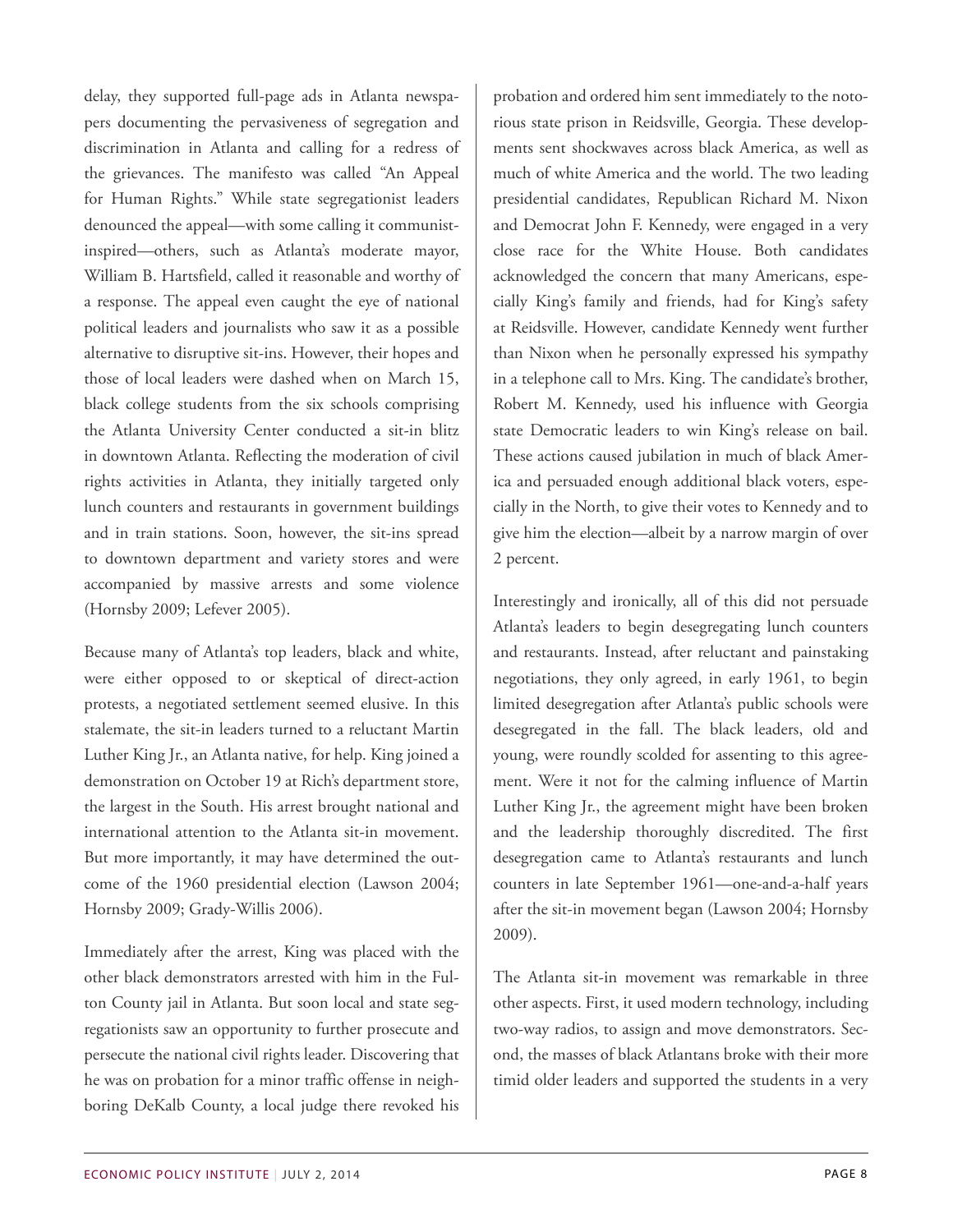effective boycott of downtown merchants. And third, it produced a "poster boy" of the movement, Julian Bond.

The efforts to desegregate Atlanta theaters involved much smaller numbers of African American demonstrators, but their goals were still accomplished largely through the Atlanta style of negotiated settlement. The first target was Atlanta's large and luxurious Fox Theater. While the Metropolitan Opera Company (Met) was on tour at the Fox, two blacks, with tickets in hand, attempted to enter the dress circle to witness a performance. Later four blacks with balcony tickets also attempted to claim their seats but were turned away. However, within three weeks of these incidents, Rudolph Bing, general manager of the Met, advised his "friends" in Atlanta that the Met would no longer perform before segregated audiences. By the end of 1961, with the decision of the Met fresh in mind, African American students threatened movie "stand-ins" at all downtown theaters if racial barriers were not lifted. Then in March 1962 former Atlanta mayor William B. Hartsfield, who had become known as a racial moderate, brokered a deal that led to the limited desegregation of most downtown theaters by June 1 (Finkleman and Harmon 1996; LeFever 2005; Hornsby 2009).

#### *Albany, Georgia*

The Albany, Georgia, direct action movement was launched in 1961 with sit-ins at lunch counters, bus stations, and libraries. They involved students from Albany State College and members of SNCC. The sit-ins were accompanied by boycotts and marches. Hundreds were jailed. However, local police chief Laurie Pritchett was able to disperse the prisoners among jails in several surrounding counties, thus preventing the jails from filling up (Branch 1988; Williams 1987).

When little progress was made toward desegregation, the local leadership invited Martin Luther King Jr. and his SCLC to join the protests. King himself was arrested during a large demonstration on December 1, 1961. King declared that he would refuse bail until the city negoti-

ated a settlement. The city agreed to some concessions, but the agreement broke down once King left the city. King returned to Albany in July 1962 and was again arrested for demonstrating. He was later sentenced to 45 days in jail or to pay a fine of \$176. King vowed to remain in jail. But after only serving three days of his sentence, the civil rights leader was released. Albany police chief Pritchett had arranged for his fine to be paid and ordered him out of jail. King's release highlighted growing divisions among the Albany demonstrators as to philosophies and tactics. With the entrance of SCLC into the protests, divisions among the local black leadership were now coupled with disagreements between SNCC and SCLC. Thus when young blacks threw toys and paper balls at police, King called for "A Day of Penance" to encourage nonviolence and remain on "the moral high ground." In July King was again arrested in Albany, remained in jail for two weeks, and then left town for good (Williams 1987; Branch 1988; Lawson 2004).

Some observers and scholars have called the Albany movement a major failure for the civil rights movement and for Martin Luther King Jr. Pritchett's tactics contributed to the lack of success. Pritchett decided to try to avoid adverse national publicity by preventing overcrowding in the jails and avoiding extreme acts of police brutality. He thus robbed the movement of the later sensationalism it achieved at Birmingham. Secondly, there were divisions among young and old, and between traditional or moderate black leaders and more radical ones. Thus, the movement did not seem to have a guiding philosophy. Yet others reject the thesis, pointing to the large numbers of ordinary blacks who participated in the movement, risking jobs, limb, and life; as Martin Luther King Jr. himself said, "They straightened their backs up" (Williams 1987; Tuck 2003; Branch 1988; Carson 1981).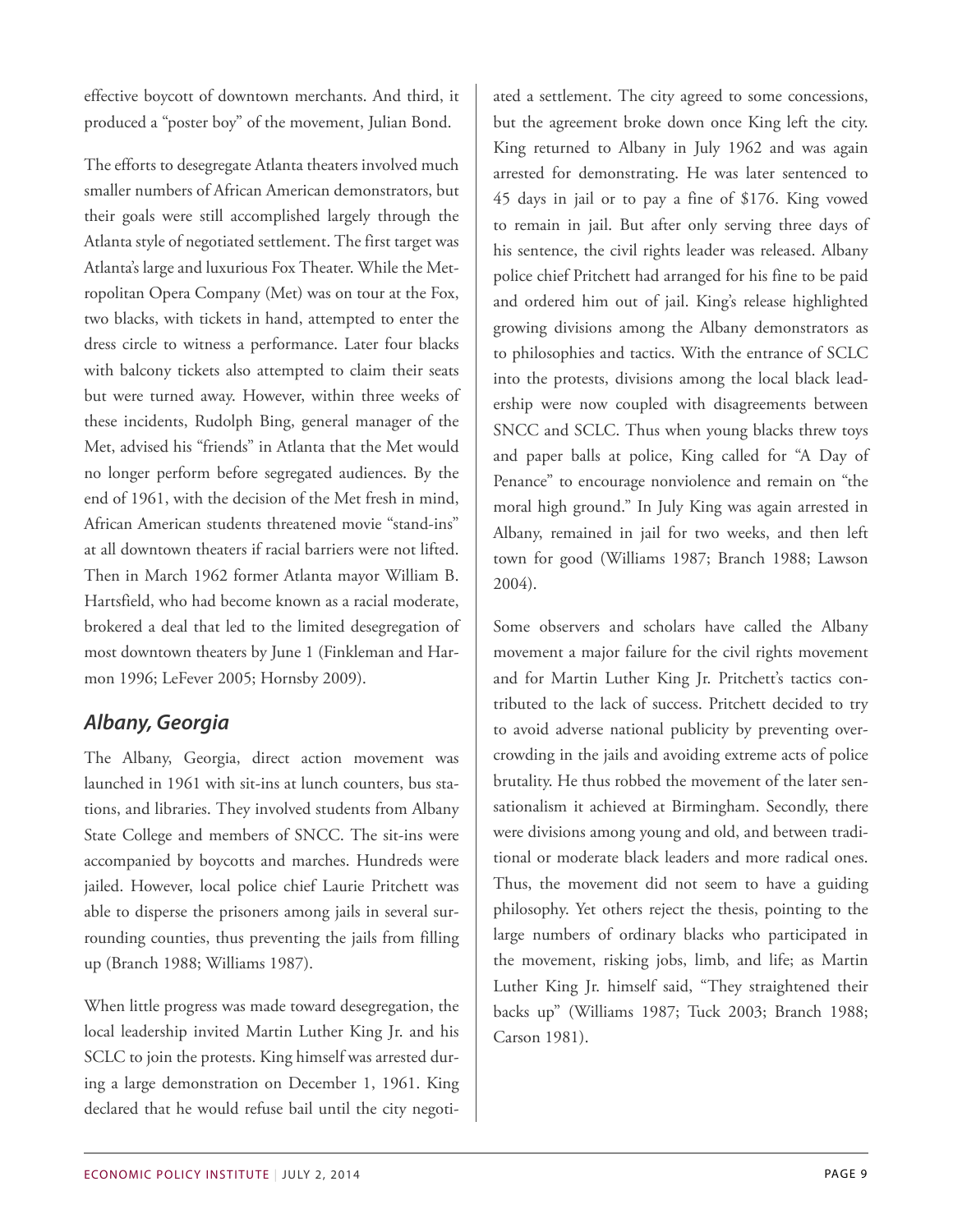#### *Baltimore*

In March 1960 African American college students and a few white allies began picketing at a Baltimore, Maryland, department store, theater, and ice cream parlor. There were several arrests. Shortly thereafter, several downtown department stores desegregated their lunch counters. However, other restaurants and theaters remained segregated. In June several students, including 16-year-old Robert Mack Bell, were arrested during a sitin at a Baltimore restaurant and convicted of trespassing. Led by Juanita Jackson Mitchell and Thurgood Marshall of the NAACP, the convictions were appealed to the Maryland Supreme Court, which upheld the convictions. When the case reached the U.S. Supreme Court, the court at first refused to hear it and sent it back to the Maryland Supreme Court. Meanwhile the state of Maryland passed a public accommodations law, and the U.S. Congress passed the Civil Rights Act of 1964. Then on April 9, 1965, in the case of Maryland v. Robert M. Bell et al., the U.S. Supreme Court reversed the 1960 convictions.

In February 1963, students from predominately black Morgan State University began a demonstration at the all-white Northwood Theatre in Baltimore. Twenty-five of them entered the lobby of the movie house while others picketed outside. When the protestors refused orders to leave the theatre, they were arrested and charged with trespassing.

#### *Danville, Virginia*

Outside of Birmingham, perhaps the most violent responses to direct-action protests came in Danville, Virginia, during the summer of 1963. On May 31, African Americans, led mainly by ministers in the Danville Christian Progressive Association, marched downtown to the municipal building. They demanded, among other things, desegregated public accommodations.

The city promptly rejected the demand and instead, using a pre–Civil War statute, sought injunctions against

"any person conspiring to incite the colored population to insurrection." On June 10, 60 high school students marched to the municipal building. Their leaders were arrested. Many of the other protesters ran away, but were chased into a blind alley where high-pressure hoses were turned on them. Many were knocked down, and some had their clothes blown off. The police then pounced on the protesters with night sticks and arrested them. When their parents came to the jail to look after them they, too, were arrested for contributing to the delinquency of a minor. But demonstrations continued through the summer of 1963. Meanwhile, responding to a plea from local leaders, members of SNCC and CORE joined the protests. Several of them were arrested. In the end there were more than 600 arrests in Danville. On July 11, Martin Luther King Jr. arrived in Danville, but did not lead or participate in a demonstration because the group that showed up to march was too small; the size of the group was indicative of the waning enthusiasm for demonstrations. The Danville protesters' demands were never met by local authorities; desegregation of public accommodations came only after the passage of the Civil Rights Act of 1964 (Garrow 1989).

#### *Orangeburg, South Carolina*

On February 25, 1960, several students from predominately black South Carolina State University and Claflin University sat in at a variety store lunch counter in downtown Orangeburg, South Carolina. The lunch counter was immediately closed and its stools were removed. The students, however, continued their sit-ins and picketing over the next few weeks. On March 15 more than 1,000 students marched downtown in a peaceful protest. They were attacked by police with billy clubs and tear gas. Firemen also turned high-powered water hoses on them in freezing weather. About 400 of them were arrested and convicted of "breach of peace." But in 1963 the U.S. Supreme Court declared that the arrest violated the First Amendment guarantee of the right to petition for a redress of grievances.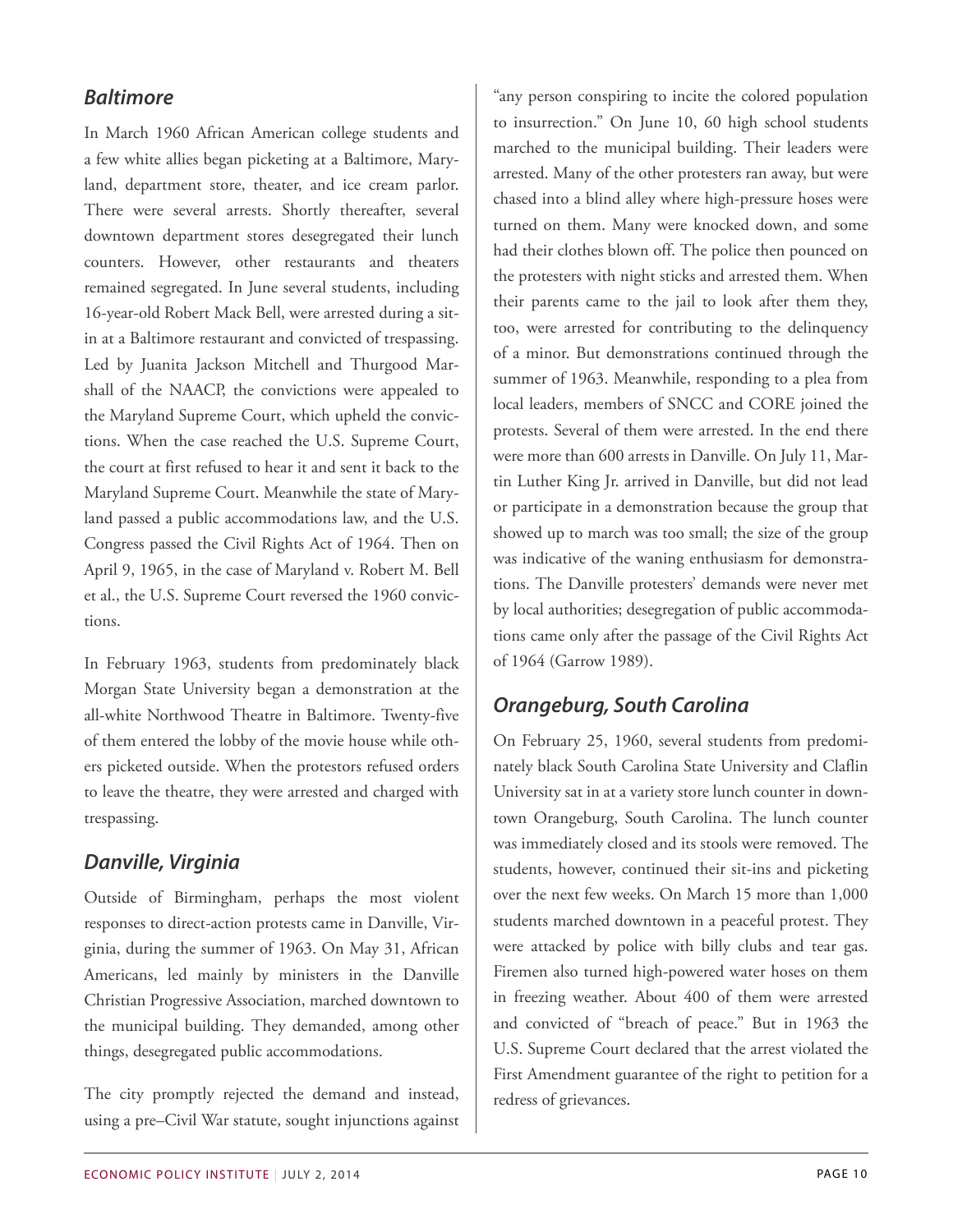In February 1968, black students in Orangeburg attempted to desegregate the town's All Star Bowling Lane. The students were denied entrance into the facility. Over the next two days, 20 mostly student protesters gathered on the campus of South Carolina State University to demonstrate against the continued segregation at the bowling alley. That night, the students threw firebombs, bricks, and bottles, and started a bonfire. As police attempted to put out the fire, an officer was injured by an object thrown at him. The police later claimed that they believed they were under attack by small arms fire. Police then fired into the crowd, killing three male students. Twenty-eight others were injured by police action. The protesters, however, consistently maintained that they did not fire at police officers, but rather threw objects and insulted the policemen.

The federal government later brought charges of excessive force against the state patrolmen. But in the federal trial all nine defendants were acquitted. In a state trial in 1970, the activist Cleveland Sellers, one of the black protesters, was convicted of a charge of rioting. He served seven months in state prison, after getting time off for good behavior. Twenty-five years later, Sellers was officially pardoned by the governor of South Carolina (Sellers and Terrell 1990; Nelson and Bass 1999; Shuler 2012).

#### *Cambridge, Maryland*

Cambridge, Maryland, became the scene of some of the most sensational and dramatic events during the civil rights movement. On March 29, 1963, African Americans and their white allies, mostly students, marched to downtown theaters with the intention of sitting in at theaters and a skating rink. A group of hostile whites, yelling epithets, blocked their way. Several protesters, including the principal leader, Gloria Richardson, were arrested and charged with trespassing. Once protesters were released after a local judge assessed fines of one cent, the protests resumed in May. Restaurants, theaters, and skating rinks were targeted, and more arrests ensued. Then on June 12

more than 500 protesters again marched in downtown Cambridge. Again they faced a white mob, but on this occasion some of the blacks were carrying weapons. Two days later several white-owned stores in an African American community were burned. At the same time, in a gun battle between whites and blacks, two whites were killed. When police entered the area they were pelted with rocks. As this violence subsided, Maryland Governor J. Millard Tawes called for a one-year moratorium on demonstrations. African American leaders rejected the request. The governor then declared martial law in Cambridge and ordered the National Guard to patrol the city. Interestingly enough, many African Americans welcomed the presence of the Guard as a better alternative to the racist local police force, while many other blacks resented the presence of the army "of occupation."

In July 1963, as tensions seemed to cool a bit, the Guard was withdrawn. But almost immediately demonstrations resumed, and so did white attacks on the protesters. Some blacks again reacted violently. White-owned stores were set on fire, and at least a dozen whites were shot. The governor recalled the National Guard. The soldiers were to remain in the city for almost one year—the longest deployment of a military force in an American city since the reconstruction era. On July 23, U.S. Attorney General Robert Kennedy entered into the biracial discussions aimed at resolving the crisis. He helped forge a "Treaty of Cambridge" which, among other things, called for the desegregation of public accommodations. The treaty divided both black and white Cambridge. Some in both communities supported it; others vigorously opposed it. For example, a group of whites were successful in calling for a referendum to overturn the accord. Some black leaders urged African Americans to boycott the vote, arguing that their group should not "beg" for freedom. Thus no more than 50 percent of black voters participated. The referendum was approved 53 percent to 47 percent. After more than two years of protest, Jim Crow's back could not be broken in Cambridge; it would take the Civil Rights Act of 1964 to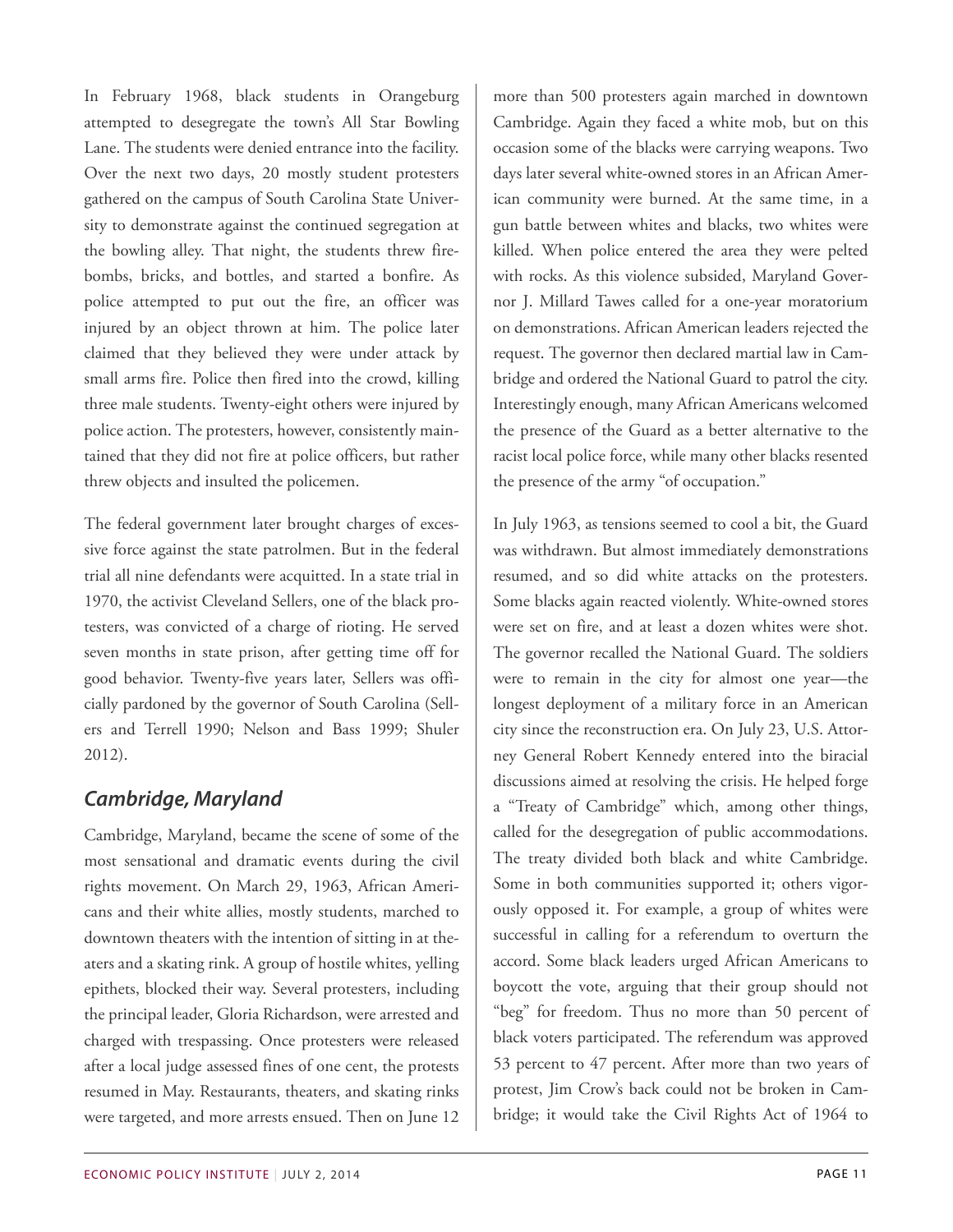desegregate public accommodations in the town (Levy 2003).

### *Birmingham, Alabama*

As significant as other demonstrations were, the protests in Birmingham, Alabama, in the first three months of 1963 had such a profound impact nationally and internationally that they have been called a turning point in the civil rights movement.

Known as "Bombingham" because of the numerous explosions ignited by white supremacists to repel black advancement, the city remained completely segregated. For years Reverend Fred Shuttlesworth, a leader of SCLC, and the Alabama Christian Movement for Human Rights (ACMHR, an affiliate of the SCLC) had led demonstrations to integrate schools and public accommodations with no success. Shuttlesworth had been beaten and his home bombed. In 1962, after black students at the city's Miles College had initiated an effective boycott of downtown businesses to protest segregation and discrimination, merchants agreed to desegregate lunch counters, toilets, and drinking fountains. But Public Safety Commissioner Eugene "Bull" Connor instead arrested Shuttlesworth and sent municipal inspectors to the establishments, threatening to close them down for building code violations if they went ahead with the desegregation. The merchants then called off their plans to desegregate.

On April 3, 1963, Martin Luther King Jr. and the SCLC launched a new round of demonstrations in the city. King rejected calls for further delay pending additional negotiations, contending that African Americans had waited long enough (Williams 1987; Lawson 2004).

Shortly thereafter the police started to arrest downtown marchers, and an Alabama judge enjoined King and more than 130 civil rights activists from participating in demonstrations. King decided to violate the state court order and staged a march on Good Friday, April 12. The civil rights leader was arrested and spent the next week

incarcerated. From his cell he wrote the famous "Letter from a Birmingham Jail," which was smuggled outside and published. In it King explained to moderate white clergy why he did not call off the demonstrations to allow time for new negotiations to succeed. "For years now I have heard the word 'Wait!'" King complained. "It rings in the ear of every Negro with piercing familiarity. This 'Wait' has almost always meant 'Never!' We must come to see, with one of our distinguished jurists, that 'justice too long delayed is justice denied'" (Williams 1987; Lawson 2004).

However, with King and others in jail, the demonstrations lost some of their momentum. As a result, on April 20, King chose to post bail. He then made one of the most controversial decisions since Albany: He approved of using children as demonstrators. On May 2, children ranging in age from six to 18 left the Sixteenth Street Baptist Church, adjacent to downtown, and marched into the streets of Birmingham. Bull Connor, policemen, and firemen greeted them with snarling, biting police dogs and high-pressure water hoses. The youngsters as well as adults in the march were knocked to the ground and against buildings and trees by the force of the water. Several were also struck by police billy clubs. Those who escaped ran back to the church. Hundreds were arrested, adding to those already incarcerated. As the jails overflowed, some protesters were imprisoned at the city's state fairground (Williams 1987; Branch 1988; Lawson 2004).

The scenes of the violent repression at Birmingham were seen across the country and around the world. The outpouring of public opinion against Birmingham forced the White House to take urgent notice. President Kennedy sent the assistant attorney general for civil rights, Burke Marshall, to Birmingham to mediate between civil rights leaders and the city's businessmen. Secret negotiations began on May 5, while demonstrations continued. On May 8, a "Senior Citizens' Committee" of white businessmen and King and his allies agreed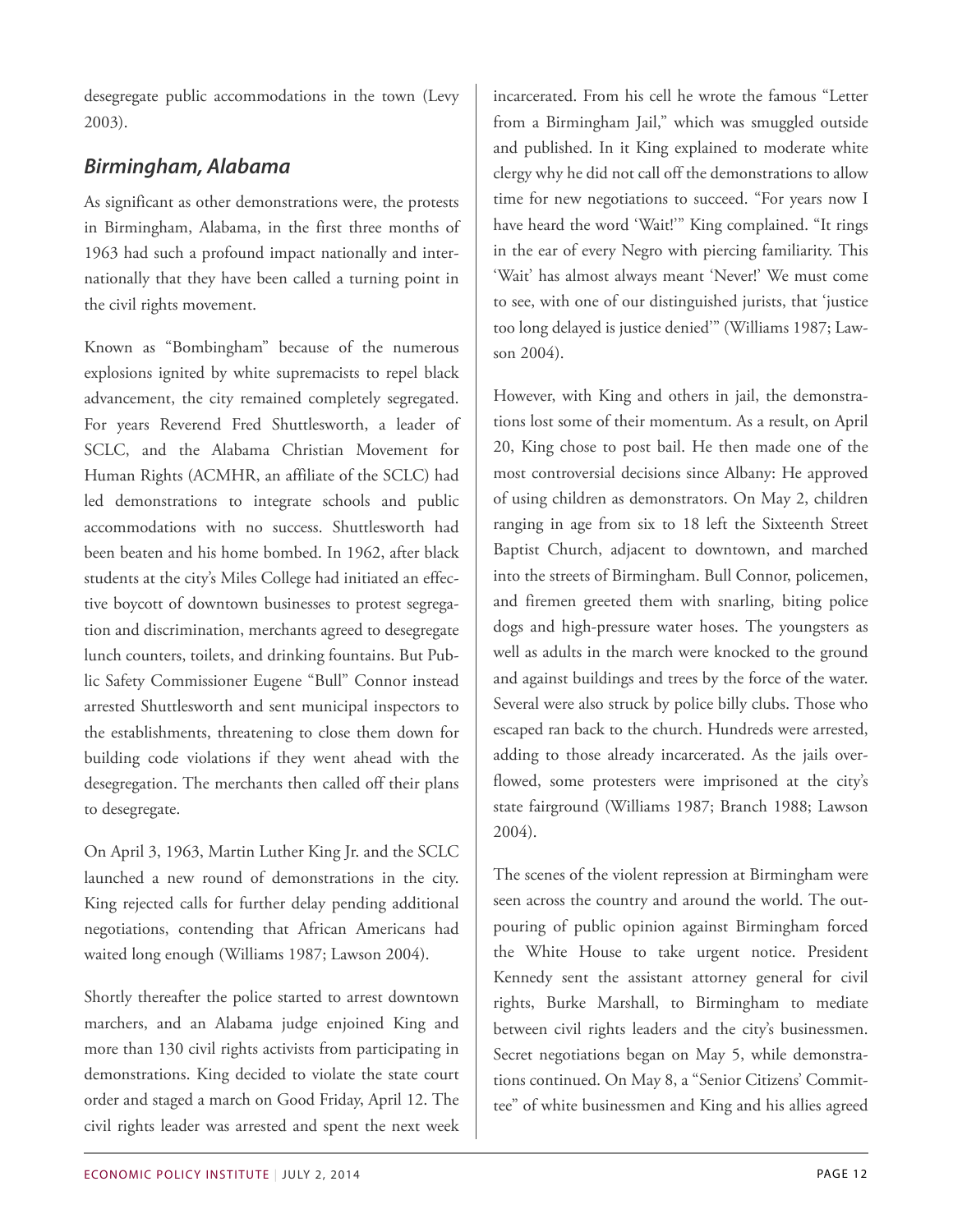to a deal desegregating lunch counters, restrooms, fitting rooms, and drinking fountains in large downtown department and variety stores, as well as the hiring of an unspecified number of black sales clerks. By the end of July, five department stores had integrated their lunch counters, a few black clerks were hired, the city council removed its segregation laws from the books, and the municipal golf course, which Connor had closed, opened to blacks (Williams 1987; Branch 1988; Lawson 2004).

Schools, theatres, hotels, and restaurants remained segregated, and white violence continued. On May 11, a bomb exploded at the Gaston Motel, where Martin Luther King Jr. had been staying, though King was not there at the time. That same evening, white racists planted sticks of dynamite that blew away the front portion of the home of the Reverend Alfred Daniel Williams (A.D.) King, Martin's brother. In response, a crowd of blacks left the Gaston Motel and retaliated by throwing rocks and bottles at the police who came to investigate the bombing. The blacks also attacked white pedestrians and burned stores in the surrounding area. The violence ended the next day as King and other African American leaders helped restore order. A month later, on Sunday, September 12, white racists struck again. A bomb blast ripped through the basement of the Sixteenth Street Baptist Church, killing four young girls attending Sunday school in the church basement and injuring other worshippers attending services upstairs. Once again, rioting erupted, and before the day was over two more black teenagers had been killed (Eskew 1996; McWhorter 2001; Williams 1987).

#### *Jackson, Mississippi*

On May 12, 1963, African American leaders in Jackson, Mississippi, including members of the NAACP, sent a letter to white political and business leaders demanding, among other things, desegregation of the city's public accommodations. Jackson's white leaders rejected the demands. Instead, Jackson Mayor Allen Thompson appointed his own "Negro Committee," which was

"composed of conservative, pro-segregation" blacks (Moody 2004). On May 28, 1963, sit-ins began at a lunch counter in a Jackson department store. The demonstrators, mostly students from nearby Tougaloo College, were attacked by a white mob which, among other things, poured coffee, salt, and syrup all over the students. Police eventually rescued the demonstrators from the mob. Two weeks later one of the leading forces of the civil rights movement in Jackson, Medgar Evers, was murdered in the driveway of his home. It was later determined that a Ku Klux Klansman, Byron De La Beckwith, was responsible for the crime. This tragedy inspired the Kennedy administration to intervene in the Jackson protests. As a result, a few African Americans were employed by the city, most notably policemen to patrol black communities. Local black leaders then called off the protests without achieving desegregation of lunch counters (Salter 1987; Dittmer 1995; Andrews 2004; Marshall 2013).

### **Equal access to transportation**

In addition to fighting for equal access to public establishments such as lunch counters, stores, restaurants, and theaters, civil rights advocates also sought equal access to transportation. Prior to the 1960s, segregation on streetcars, buses, and railroad cars was consistently challenged by blacks and their allies, both in courts and through direct action including boycotts, such as the famous one in Montgomery, Alabama, in 1955. Other pre-1960 protests occurred in Baton Rouge, Louisiana; Tallahassee, Florida; and Atlanta.

The Montgomery boycott began on December 1, 1955, when Rosa Parks, a local seamstress and civil rights activist, refused to give up her seat to a white person. Her arrest enraged much of Montgomery's African American community. Spurred by the eloquent and fiery oratory of a newly arrived minister, Martin Luther King Jr., the community, in a crowded mass meeting, unanimously agreed to boycott the buses.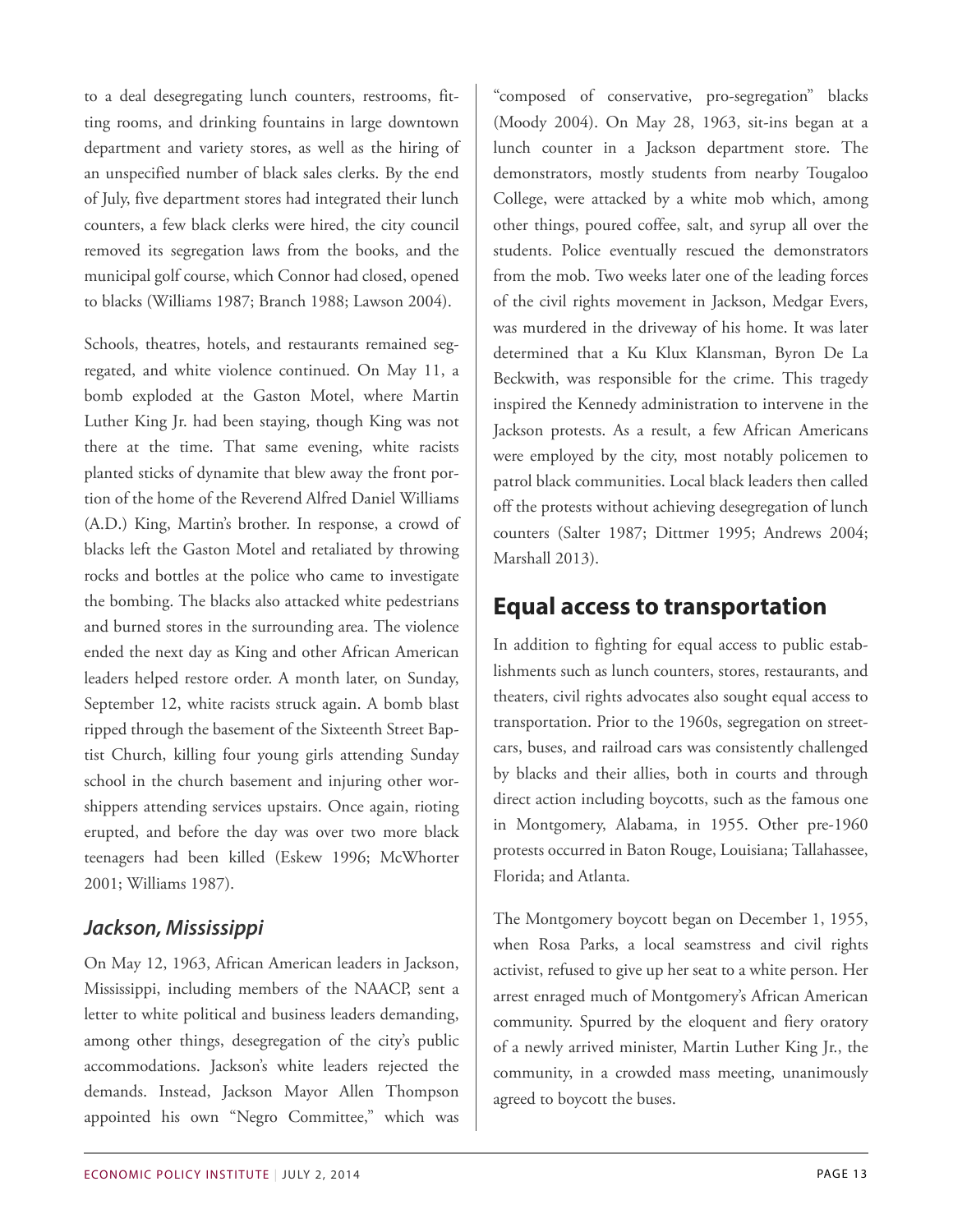In subsequent mass rallies in Montgomery and elsewhere, the meetings oft-times included fervent preaching and spirited singing. Despite economic intimidation, arrests, beatings, and bombings, Montgomery's blacks refused to ride the buses until the U.S. Supreme Court ruled segregation on them unconstitutional on December 20, 1956 (Branch 1988; Robinson 1987).

The bus boycott that began in Baton Rouge, Louisiana, on February 11, 1953, was actually the first successful black boycott in the modern era. The African American community was angered by a recent increase in bus fares. Blacks, most of them domestic workers and laborers, made up at least 80 percent of the transit company's passengers. This fare increase seemed especially unreasonable to many in light of the fact that blacks faced daily segregation and discrimination on the buses. The Reverend T.J. Jemison, a recent arrival in the city, led an appeal to the city council to amend the segregation laws to permit blacks to sit in the front seat of buses as long as they did not sit in front of a white passenger. The city council passed the amendment unanimously, and it was to take effect on March 29, 1953. However, during the first three months of its existence, the law was not enforced. In June 1953, reacting to the rough treatment of a black woman who tried to sit in "the white section" of a bus, blacks demanded enforcement of the recently passed amendment. Bus company officials complied with the request; however, some white bus drivers refused to accept the order and, instead, went on strike in protest. On June 19, 1953, Louisiana's attorney general ruled the new amendment unconstitutional. African American leaders immediately called for a bus boycott. The highly successful boycott crippled the bus company and had other negative economic impacts in the city. Thus, some white leaders were encouraged to enter into negotiations with African American leaders. The agreement restored the essence of the amended bus seating law, and on June 24, 1953, the boycott ended (Fairclough 1995; Lawson 2004).

The incident that provoked the Tallahassee, Florida, boycott occurred on May 27, 1956, when two Florida A&M University students defied segregated seating laws on buses and were arrested for "trying to incite a riot." The next day Florida A&M student leaders called for a student boycott of the buses. Two days later adult black leaders, under the leadership of the Rev. C.K. Steele (head of the Tallahassee NAACP) and James Hudson (president of the Tallahassee Ministerial Alliance), called a mass meeting of local citizens, which endorsed a community-wide boycott. By July 1, 1956, the bus company was insolvent and was forced to shut down service throughout the city. In August, the bus company hired several black bus drivers for routes in the African American communities. This move encouraged some blacks to return to the buses. But the Florida A&M student leaders and the leaders of the adult coordinating committee urged continuation of the protests. The city responded by arresting several of the blacks who were operating carpools; they were convicted and assessed fines of more than \$10,000. Among the African Americans' response was an attempt by two ministers to ride "whites only" buses on Christmas Eve 1956. White racists, including members of the Ku Klux Klan, simultaneously stepped up their acts of intimidation and violence. Meanwhile, aided by some white students from Florida State University, black leaders continued their attempts to desegregate the buses. Amid these activities and increased national publicity, Florida's "moderate" governor, Leroy Collins, ordered bus service suspended. Meanwhile, behind-thescenes negotiations continued in an effort to break the stalemate. In late January 1957, these efforts led to some bus seating desegregation, particularly on predominantly black routes, and the boycott faded (Rabby 1999; Branch 1988).

#### *Freedom Rides*

In 1941 the Interstate Commerce Commission (ICC) issued a ruling in the case of Sarah Keys v. Carolina Coach Company declaring segregation in interstate bus travel illegal, but the ICC did not enforce its ruling. In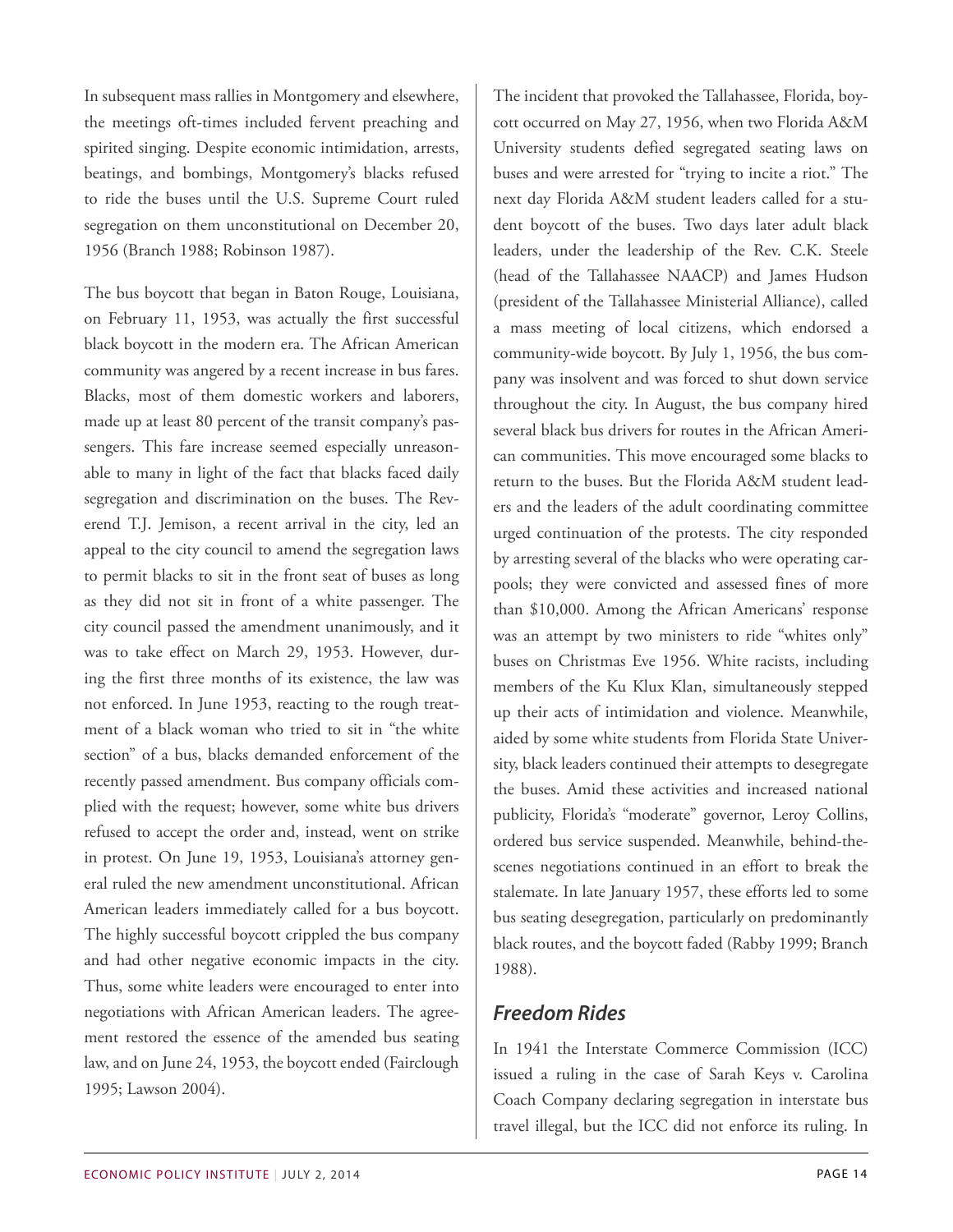two cases in 1946, Boynton v. Virginia and Morgan v. Virginia, the U.S. Supreme Court ruled that segregation on interstate buses was unconstitutional. The next year the first notable "Freedom Rides" testing the ability to ride desegregated on interstate buses occurred. Led by biracial groups, including members of CORE, the riders selected the Upper South states of Kentucky, North Carolina, Tennessee, and Virginia. Characterizing their foray as a "journey of reconciliation," they entered these states from Washington, D.C. They first encountered trouble in Virginia and North Carolina, where at Chapel Hill the mob turned its fury particularly on one of the white riders, James Peck. Although no further serious outbreaks of violence occurred as the riders continued their journey, there were many arrests, and when they ended their demonstration on April 23, segregation on buses and in terminal waiting rooms continued (Peck 1962; Meier and Rudwick 1973).

The next major demonstrations seeking to ride desegregated interstate buses were the more-publicized Freedom Rides that began in 1961. Based on the earlier model provided by CORE in 1947, a biracial group of riders started out from Washington, D.C., on May 4. They planned to ride through the Deep South into New Orleans, hoping to arrive on May 17, the seventh anniversary of Brown v. Board of Education.

One of the first major acts of violence occurred in Rock Hill, South Carolina, where now-Congressman John Lewis was attacked. In other towns and cities, including Charlotte, North Carolina, and Jackson, Mississippi, several riders were arrested, either for sitting desegregated or attempting to use all-white waiting rooms or cafeterias. Then on May 14, a mob, composed largely of Ku Klux Klansmen, firebombed a bus carrying Freedom Riders. As the riders escaped from the burning vehicle they were viciously beaten by the mob. Their lives were probably saved by warning shots fired over the heads of the Klansmen by Alabama highway patrolmen. However, another bus with riders aboard reached Anniston, Alabama, shortly after this incident. Klansmen boarded the bus and beat the riders into semiconsciousness. Then, at Birmingham, Alabama, another mob of Klansmen, aided by local police under direction of police commissioner Eugene "Bull" Connor, severely injured several riders, beating them with baseball bats, bicycle chains, and iron pipes. White riders especially were targets of the mob's fury. For example, CORE member James Peck, who as noted above also participated in the 1947 Freedom Rides, required more than 50 stitches for the wounds to his head (Branch 1988).

In view of these incidents and the dangers ahead, as well as the refusal of some operators to drive buses with Freedom Riders as passengers, some Freedom Riders wanted to abandon their journey and fly to New Orleans. But others, like SNCC leader Diane Nash, argued successfully that violence should not be allowed to halt the movement. Thus, on May 17, a new group of riders left Nashville for Birmingham. They were arrested, but later released and driven by police to the Tennessee state line. Within short order, however, they returned to Birmingham (Branch 1988; Arsenault 2006; Niven 2003).

As new riders joined the group in Birmingham, the plan was to go on to the Alabama state capital at Montgomery. But bus drivers again refused to move their buses. It took pressure from Attorney General Robert Kennedy to force Greyhound Bus company officials to order drivers to take the riders from Birmingham to Montgomery. The attorney general's office also persuaded a reluctant Alabama Governor John Patterson to offer protection for the riders during their trek from Birmingham to Montgomery. But when the bus carrying the riders reached the Montgomery city limits on May 20, the Alabama highway patrolmen withdrew their protection. As the bus reached the downtown bus station, a mob lay in waiting and savagely beat the riders, causing several of them to be hospitalized. Also injured was John Seigenthaler, a justice department official, who was beaten into unconsciousness (Branch 1988; Niven 2003).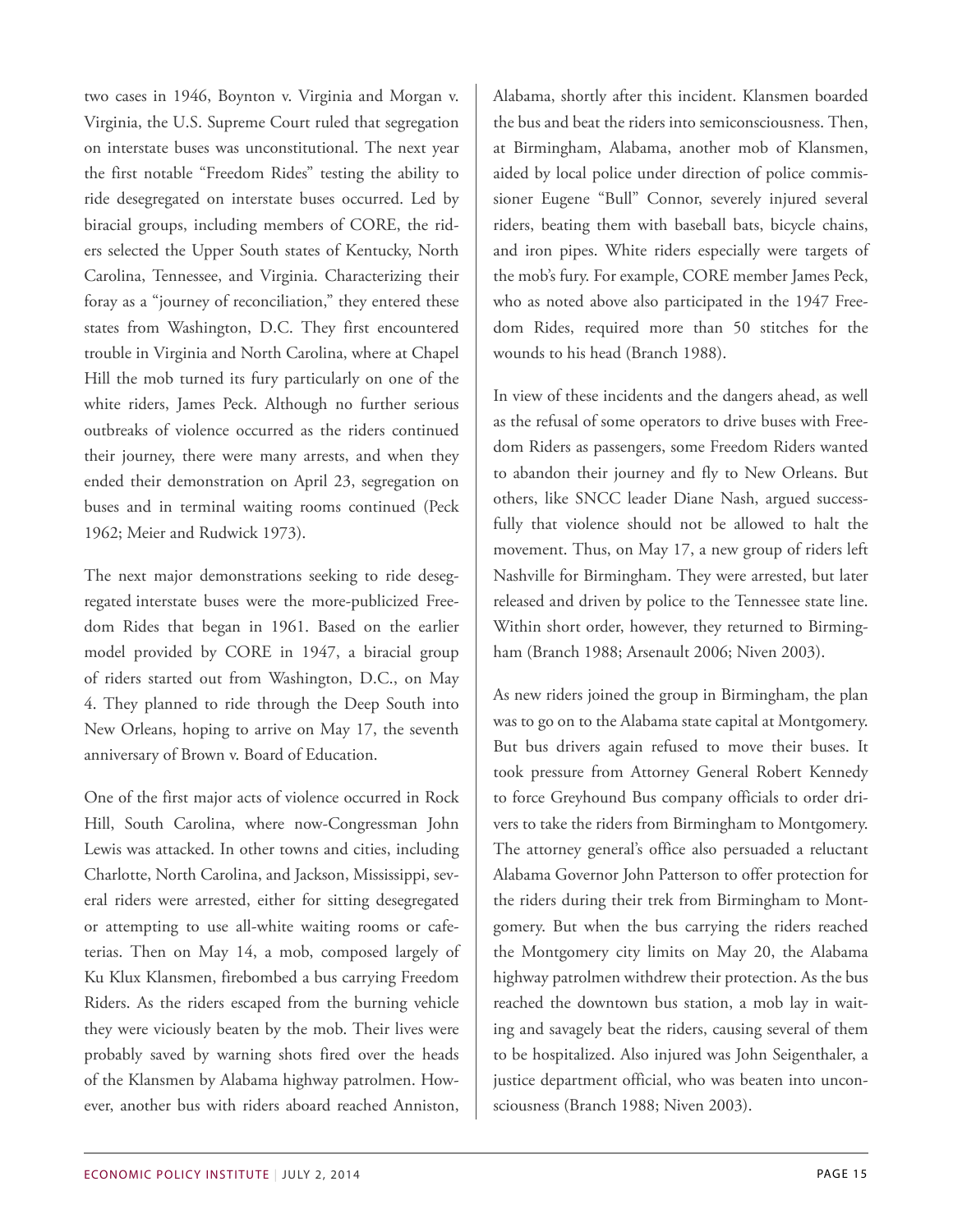Appalled by this new round of violence and concerned by the unfavorable publicity generated throughout the world by this bloody incident, the Kennedy administration sent some 400 U.S. marshals to Montgomery and worked behind the scenes to negotiate a settlement. Meanwhile, on May 21, Martin Luther King Jr., who had not been involved in the planning or direction of the Freedom Rides, arrived in Montgomery and spoke before a crowd packed into Ralph Abernathy's First Baptist Church. Outside, white mobs formed, assaulted black onlookers, torched parked cars, and flung rocks and Molotov cocktails at the church. Meanwhile, King kept in telephone communication with Attorney General Kennedy, who monitored the crisis. U.S. marshals fought to repel the siege and fired tear gas into the crowd, but were outnumbered. As gas fumes sifted inside the church, King counseled calmness and peace. Finally, Governor John Patterson, under intense pressure from the federal government, declared martial law and sent in the National Guard to restore order and free the churchgoers (Branch 1988; Niven 2003).

The attorney general finally worked out an agreement for Alabama state troopers to protect the bus riders on the next leg of their trip and then have Mississippi authorities escort them to Jackson. Once safely there, city officials would have them peacefully arrested, tried, and convicted for violating the state's segregation laws. All went according to plan as Freedom Riders continued to pour into Jackson throughout the summer and fill the cells at the state penitentiary. On May 29, Attorney General Kennedy petitioned the ICC to promulgate regulations banning interstate bus segregation. The Freedom Rides maintained pressure on the administration and the commission, and finally in late September the ICC issued a decree declaring that by November 1, 1961, interstate as well as intrastate bus carriers and terminals must abandon segregation. By the end of 1961, CORE reported that it had surveyed 200 bus stations in the South and discovered that most obeyed the ICC regulation. The majority of recalcitrant operators were located in Mississippi and

northern Louisiana, but by the end of 1962, legal action had dismantled much of the remaining segregated terminal facilities (Williams 1987; Branch 1988; Niven 2003).

## **The Civil Rights Act of 1964**

Because of the need for Southern congressmen's votes for his legislative initiatives, President John F. Kennedy had tread lightly during the civil rights movement, intervening only to make sure that fundamental law was adhered to and to prevent serious violence. But the repressive acts at Birmingham, viewed nightly on television around the world, and the pressures of African American leaders finally forced him into public action. On June 11, 1963, following the desegregation of the University of Alabama under the protection of federal marshals, President Kennedy adopted some of the spirit of Martin Luther King Jr.'s "Letter from a Birmingham Jail" and went on television and embraced the goals of the movement on legal and moral grounds. Shortly thereafter his allies in Congress introduced the Civil Rights Act of 1963. However, it was stalled in Congress by a combination of Southern Democrats and Northern Republicans. It was only after Kennedy's assassination on November 22, 1963, and the ascendancy of Lyndon Johnson to the presidency that the bill was passed. Johnson, using the mood of the country after Kennedy's death and his skills as a longtime Southern senator, was able to secure passage of the measure and signed it on July 2, 1964 (Risen 2014).

The 1964 Civil Rights Act guaranteed to all persons "the full and equal enjoyment of the goods, services, facilities, privileges, advantages, and accommodations of any place of public accommodation . . . without discrimination or segregation on the ground of race, color, religion, or national origin."

# **Conclusion**

History is often marked by major shifts or turning points in society. One such turning point in American history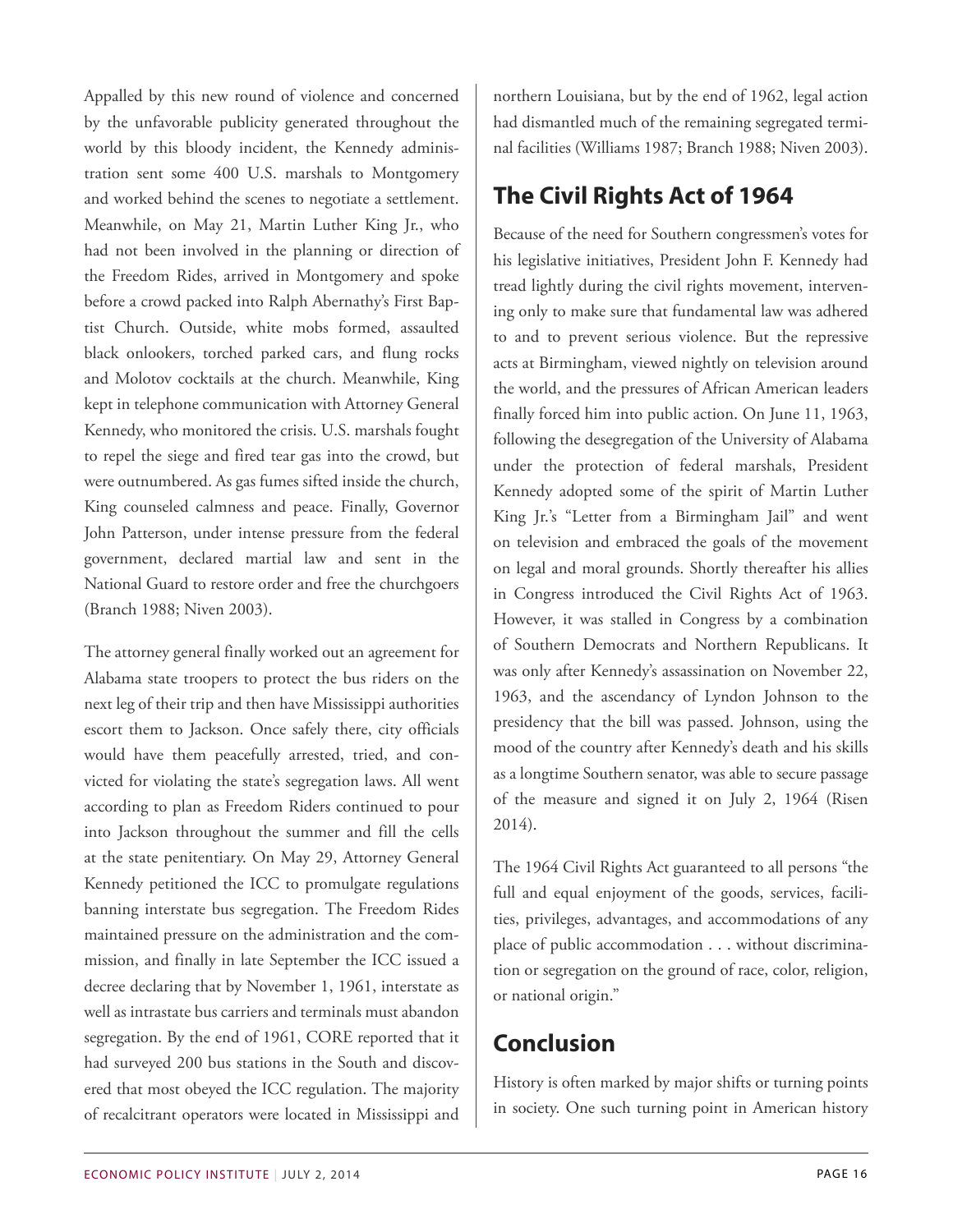and for African American history in particular was when President Lyndon Johnson signed into law the Civil Rights Act of 1964. This watershed piece of legislation forever changed the quality of life for African Americans in this country by dealing a decisive final blow to legally segregated public accommodations and prohibiting employment discrimination.

The 1963 March on Washington for Jobs and Freedom—still held as a pinnacle of the civil rights movement—is often credited with creating the political momentum necessary for passing this law. However, this paper shows that the foundation for large paradigm-shifting national movements is often built upon smaller community and grassroots demonstrations, such as those documented in this report. Still, more than 50 years after the March on Washington, the hard economic goals of the march, critical to transforming the life opportunities of African Americans, have not been fully achieved. As documented in other papers in EPI's Unfinished March series, these include the demands for decent housing, adequate and integrated education, a federal jobs program for full employment, and a national minimum wage of over \$13 an hour in today's dollars. As we continue to press for achievement of these goals as well, there are important lessons to be learned from places such as Greensboro, North Carolina, and Birmingham, Alabama, about how individuals and communities can leverage their collective power to set new standards and effect change.

# **About the author**

**Alton Hornsby Jr.** is Fuller E. Callaway Professor of History Emeritus at Morehouse College. His latest publications include *African Americans in the Post-Emancipation South: The Outsiders View* and *Black Power in Dixie: A Political History of African Americans in Atlanta.*

### **References**

Andrews, Kenneth T. 2004*. Freedom Is a Constant Struggle: The Mississippi Civil Rights Movement and Its Legacy.* Chicago: University of Chicago Press.

Arsenault, Raymond. 2006. *Freedom Riders: 1961 and the Struggle for Racial Justice.* New York: Oxford.

Branch, Taylor. 1988. *Parting the Waters: America in the King Years, 1954-1963.* New York: Simon & Schuster.

Carson, Clayborne. 1981. *In Struggle: SNCC and the Black Awakening of the 1960s*. Cambridge: Harvard University Press.

Chafe, William Henry. 1980. *Civilities and Civil Rights: Greensboro, North Carolina and the Struggle for Freedom*. New York: Oxford University Press.

Colburn, David R. 1985*. Racial Change and Community Crisis: St. Augustine, Florida, 1877-1980*. New York: Columbia University Press.

Dittmer, John. 1995*. Local People*. Urbana: University of Illinois Press.

Eskew, Glenn T. 1996. *But for Birmingham: The Local and National Movements in the Civil Rights Struggle*. Chapel Hill: University of North Carolina Press.

Fairclough, Adam. 1995*. Race and Democracy: The Civil Rights Struggle in Louisiana*, *1915-1972*. Athens: University of Georgia Press.

Finkelman, Paul, and David Harmon. 1996. *Beneath the Image of the Civil Rights Movement and Race Relations, Atlanta, Georgia 1946-1980*. New York: Garland.

Ford, Catherine, and Tracy E. Morgan. 2009. *Freedom on the Border: An Oral History of the Civil Rights Movement in Kentucky*. Lexington: University of Kentucky Press.

Garrow, David, ed., 1989. *Atlanta, Georgia, 1960-61: Sit-Ins and Student Activism*. Brooklyn, N.Y.: Carlson.

Grady-Willis, Winston A. 2006. *Challenging U.S. Apartheid: Atlanta and Black Struggles for Human Rights, 1960-1977*. Durham, N.C.: Duke University Press.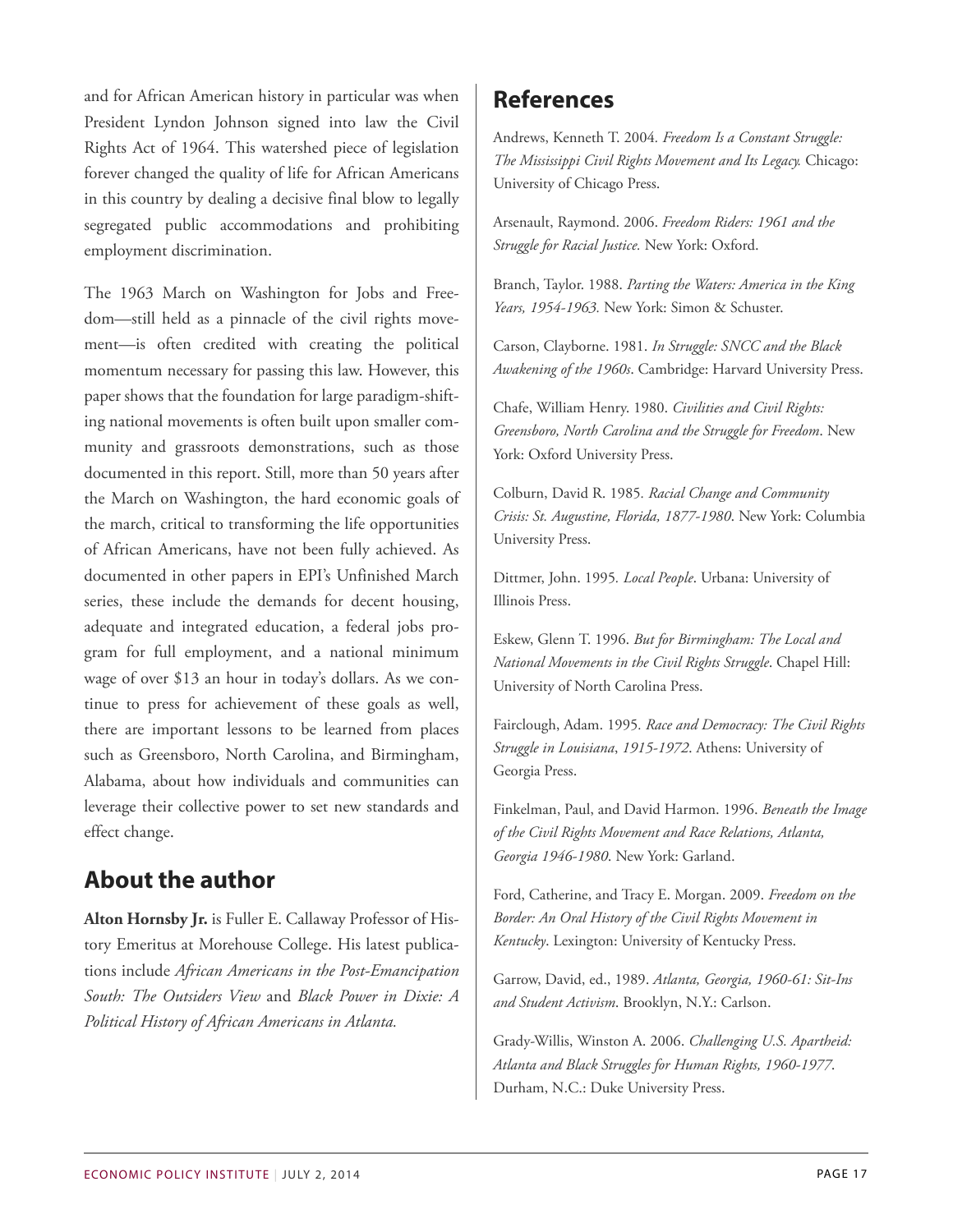Graves, Carl R. 1989. "The Right to Be Served: Oklahoma City's Lunch Counter Sit-Ins, 1958-1965," in *We Shall Overcome: The Civil Rights Movement in the United States in the 1950s and 1960s, Vol. 1,* edited by David Garrow. Brooklyn, N.Y.: Carlson.

Hornsby, Alton, Jr., and Susan C. Salvatore. 2004*.* "African Americans, Parts I and II." In *Civil Rights in America: Racial Desegregation of Public Accommodations*. Washington, D.C.: National Park Service.

Hornsby, Alton, Jr. 2009*. Black Power in Dixie: A Political History of African Americans in Atlanta*. Gainesville: University Press of Florida.

Hornsby, Alton, Jr., ed. 2011. *Black America: A State By State Encyclopedia*. Santa Barbara, Calif.: ABC-CLIO.

King, Martin Luther, Jr. 1958. *Stride Toward Freedom.* Boston: Beacon Press.

Kluger, Richard. 2004. *Simple Justice: The History of Brown v. Board of Education and Black America's Struggle for Equality*. New York: Random House.

Lawson, Steven. 2004. "African Americans, Parts I and II." In *Civil Rights in America:*

*Racial Desegregation of Public Accommodations*. Washington, D.C.: National Park Service.

Lefever, Harry G. 2005. *Undaunted by the Fight: Spelman College and the Civil Rights Movement, 1957-1967*. Macon, Ga.: Mercer University Press.

Levy, Peter B. 2003. *The Civil War on Race Street: The Civil Rights Movement in Cambridge, Maryland.* Gainsville: The University Press of Florida.

Litwack, Leon. 1961. *North of Slavery: The Free Negro in the United States, 1790-1860*. Chicago: University of Chicago Press.

Lovett, Bobby. 2005. *The Civil Rights Movement in Tennessee: A Narrative History.* Knoxville: University of Tennessee Press.

Marshall, James P. 2013. *Student Activism and Civil Rights in Mississippi: Protest Politics and the Struggle for Racial Justice, 1960-1965*. Baton Rouge: Louisiana State University Press.

McWhorter, Diane. 2001. *Carry Me Home: Birmingham, Alabama, Climatic Battle of the Civil Rights Revolution*. New York: Simon & Schuster.

Meier, Augustus, and Elliott Rudwick. 1973*. CORE: A Study of the Civil Rights Movement, 1942-1968*. New York: Oxford University Press.

Moody, Ann. 2004. *Coming of Age in Mississippi.* New York: Random House.

Morris, Aldon. 1984. *The Origins of the Civil Rights Movement.* New York: Simon & Schuster.

Nelson, Jack, and Jack Bass. 1999. *The Orangeburg Massacre*. Macon, Ga.: Mercer University Press.

Niven, David. 2003. *The Politics of Injustice: The Kennedys and the Freedom Riders.* Knoxville: University of Tennessee Press.

Oppenheimer, Martin. 1989. *The Sit-In Movement of 1960*. Brooklyn, N.Y.: Carlson.

Peck, James. 1962. *Freedom Ride.* New York: Simon and Schuster.

Rabby, Glenda Alice. 1999. *The Pain and the Promise: The Struggle for Civil Rights in Tallahassee, Florida*. Athens: University of Georgia Press.

Raines, Howell. 1977*. My Soul Is Rested: The Story of the Civil Rights Movement in the Deep South*. New York: Putnam.

Risen, Clay. 2014. *The Bill of the Century: The Epic Battle for the Civil Rights Bill of 1964.* New York: Bloomberg.

Robinson, Jo Ann Gibson. 1987. *The Montgomery Bus Boycott and the Women Who Started It.* Knoxville: University of Tennessee Press.

Salter, John R., Jr. 1987. *Jackson, Mississippi: An American Chronicle of Struggle and Schism.* Malabar, Florida: Robert Krueger Publishing.

Sellers, Cleveland, and Robert Terrell. 1990*. River of No Return: The Autobiography of a Black Militant and the Life and Death of SNCC*. Jackson: University Press of Mississippi.